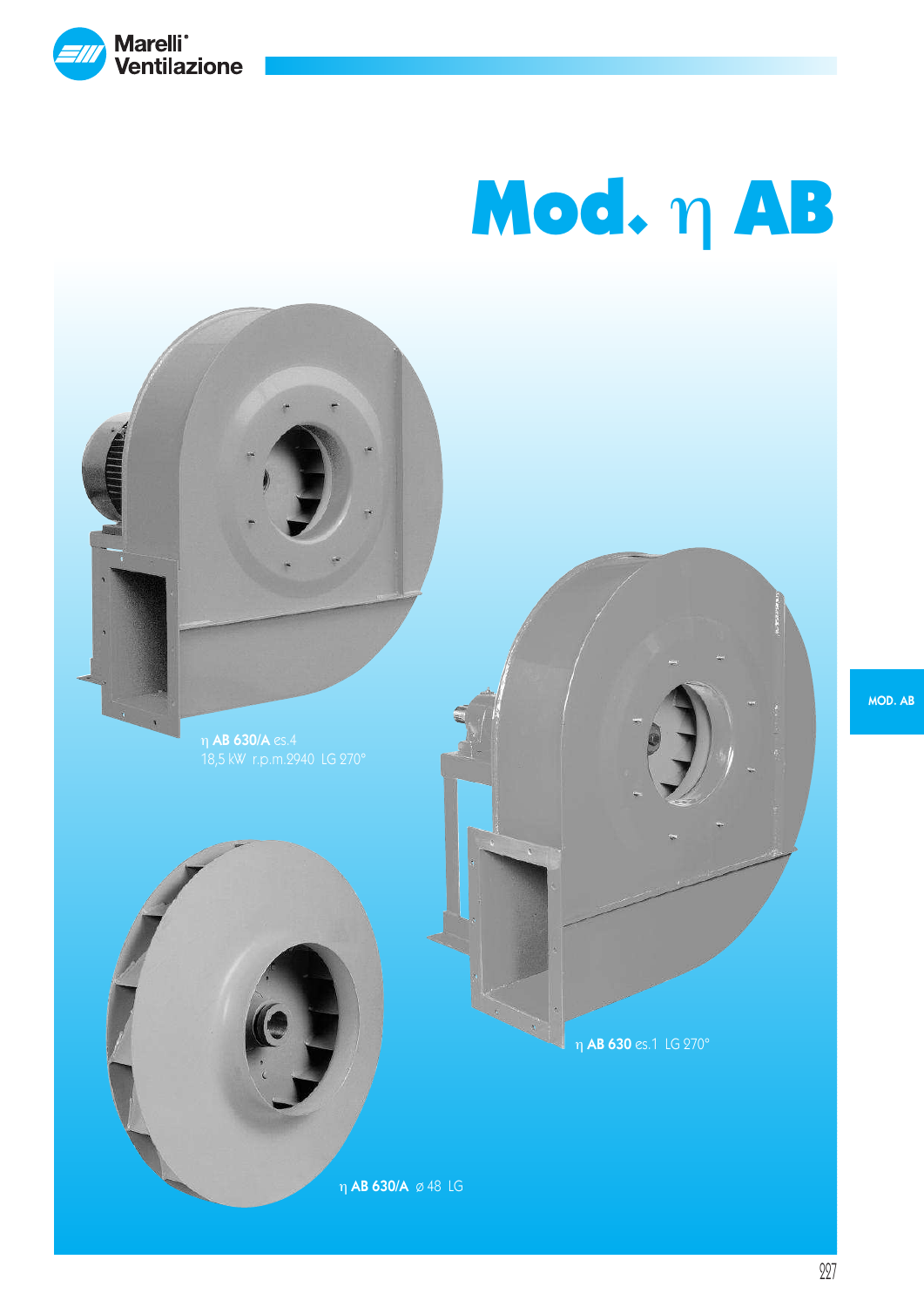

#### CARATTERISTICHE IN PREMENTE • OUTLET CHARACTERISTICS

• LEISTUNGSDATEN DRUCKSEITIG • CARACTERISTIQUES EN SOUFFLAGE • CARACTERISTICAS EN IMPULSION

| MOD.             | Frame    | kW abs     | kw inst.       | r.p.m. | dB     | 0,26 | 0,3 | 0,35 |     | $0,4$ 0,45 | V m <sup>3</sup> /s<br>0,5<br>Pt kgf/m <sup>2</sup> = mmH <sub>2</sub> O | 0,55 | 0,6 |     | $0,65$ 0,7 | $0,8$ |
|------------------|----------|------------|----------------|--------|--------|------|-----|------|-----|------------|--------------------------------------------------------------------------|------|-----|-----|------------|-------|
| $\eta$ AB 400    | 90 L/2   | 1,8        | 2,2            | 2840   | 77     | 285  | 285 | 280  | 278 | 270        | 250                                                                      | 230  | 210 | 190 | 170        | 125   |
| $\eta$ AB 450    | 112 M/2  | 3,5        | $\overline{4}$ | 2860   | 80     |      |     |      | 375 | 375        | 370                                                                      | 365  | 355 | 345 | 330        | 300   |
| $\eta$ AB 500/B  | 112 M/2  | 3,9        | $\overline{4}$ | 2860   | 80     |      |     |      |     |            |                                                                          | 406  | 400 | 395 | 385        | 365   |
| $\eta$ AB 500/B  | 132 SA/2 | 5          | 5,5            | 2900   | 82     |      |     |      |     |            |                                                                          | 406  | 400 | 395 | 385        | 365   |
| $\eta$ AB 500/A  | 132 SA/2 | 5,4        | 5,5            | 2900   | 86     |      |     |      |     |            |                                                                          | 460  | 460 | 460 | 450        | 440   |
| $\eta$ AB 500/A  | 132 SB/2 | 6,2        | 7,5            | 2900   | 87     |      |     |      |     |            |                                                                          | 460  | 460 | 460 | 450        | 440   |
| $\eta$ AB 560/B  | 132 SB/2 | 7,1        | 7,5            | 2900   | 88     |      |     |      |     |            |                                                                          |      |     |     | 515        | 515   |
| $\eta$ AB 560/B  | 132 MB/2 | $\,8\,$    | $\,9$          | 2910   | 88     |      |     |      |     |            |                                                                          |      |     |     | 515        | 515   |
| $\eta$ AB 560/A  | 132 MB/2 | 8,7        | 9              | 2910   | 88     |      |     |      |     |            |                                                                          |      |     |     | 585        | 585   |
| $\eta$ AB 560/A  | 160 MA/2 | 10         | 11             | 2910   | 88     |      |     |      |     |            |                                                                          |      |     |     | 585        | 585   |
| $\eta$ AB 630/B  | 160 MB/2 | 14         | 15             | 2930   | 89     |      |     |      |     |            |                                                                          |      |     |     |            |       |
| $\eta$ AB 630/A  | 160 MB/2 | 14,8       | 15             | 2930   | 90     |      |     |      |     |            |                                                                          |      |     |     |            |       |
| $\eta$ AB 630/A  | 160 L/2  | 17         | 18,5           | 2940   | $90\,$ |      |     |      |     |            |                                                                          |      |     |     |            |       |
| $\eta$ AB 710/B  | 180 M/2  | 21,3       | 22             | 2950   | 92     |      |     |      |     |            |                                                                          |      |     |     |            |       |
| $\eta$ AB 710/B  | 200 LA/2 | ${\bf 28}$ | $30\,$         | 2950   | 93     |      |     |      |     |            |                                                                          |      |     |     |            |       |
| $\eta$ AB 710/A  | 200 LA/2 | 29         | 30             | 2950   | 93     |      |     |      |     |            |                                                                          |      |     |     |            |       |
| $\eta$ AB 710/A  | 200 LB/2 | 32         | 37             | 2960   | 94     |      |     |      |     |            |                                                                          |      |     |     |            |       |
| $\eta$ AB 800/B  | 225 M/2  | 44         | $45\,$         | 2960   | 94     |      |     |      |     |            |                                                                          |      |     |     |            |       |
| $\eta$ AB 800/B  | 250 M/2  | 51         | 55             | 2970   | 95     |      |     |      |     |            |                                                                          |      |     |     |            |       |
| $\eta$ AB 800/A  | 250 M/2  | 54         | 55             | 2970   | 95     |      |     |      |     |            |                                                                          |      |     |     |            |       |
| $\eta$ AB 800/A  | 280 S/2  | 60         | $75\,$         | 2970   | 96     |      |     |      |     |            |                                                                          |      |     |     |            |       |
| $\eta$ AB 900/B  | 280 S/2  | 74         | 75             | 2970   | 96     |      |     |      |     |            |                                                                          |      |     |     |            |       |
| $\eta$ AB 900/B  | 280 M/2  | 85         | 90             | 2970   | 98     |      |     |      |     |            |                                                                          |      |     |     |            |       |
| $\eta$ AB 900/A  | 280 M/2  | 88         | 90             | 2970   | 98     |      |     |      |     |            |                                                                          |      |     |     |            |       |
| $\eta$ AB 900/A  | 315 S/2  | 100        | 110            | 2975   | 98     |      |     |      |     |            |                                                                          |      |     |     |            |       |
| $\eta$ AB 1000/B | 315 MA/2 | 130        | 132            | 2980   | 98     |      |     |      |     |            |                                                                          |      |     |     |            |       |
| $\eta$ AB 1000/B | 315 MB/2 | 150        | 160            | 2980   | 100    |      |     |      |     |            |                                                                          |      |     |     |            |       |
| $\eta$ AB 1000/A | 315 MB/2 | 156        | 160            | 2980   | 100    |      |     |      |     |            |                                                                          |      |     |     |            |       |
| $\eta$ AB 1000/A | 315 MC/2 | 196        | $200\,$        | 2980   | 100    |      |     |      |     |            |                                                                          |      |     |     |            |       |

Tolleranza sulla portata ±5%.

Tolleranza sulla rumorosità +3÷5dB.

Capacity tolerance ±5%. Noise level tolerance +3÷5dB.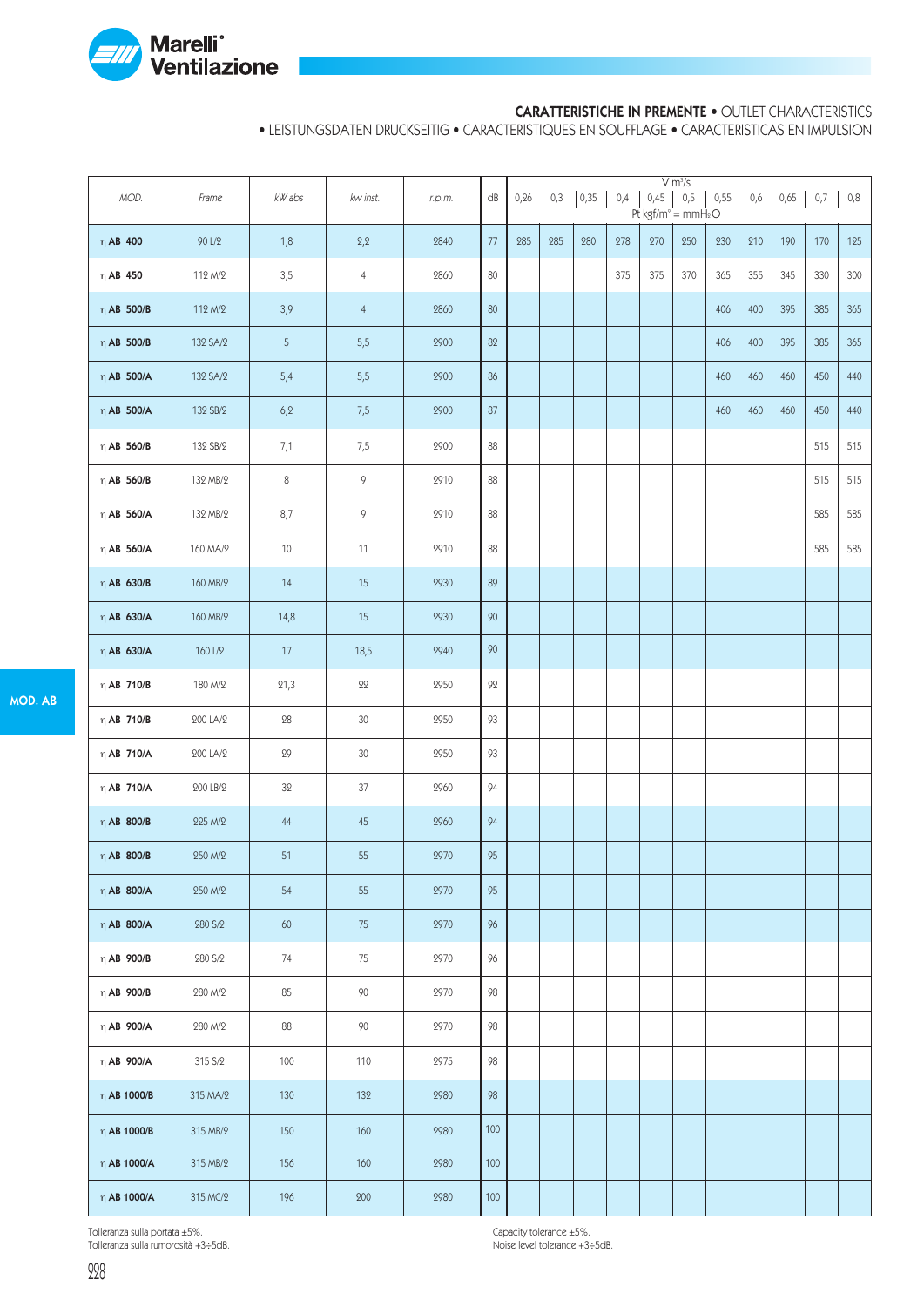# Mod. η AB es.4-5

| 0,9 |     |     |     |     | $1,05$   $1,2$   $1,3$   $1,5$   $1,7$   $1,9$   $2,1$   $2,3$   $2,7$ |     |      |      |      | $\sqrt{3}$ | Pt kgf/m <sup>2</sup> = mmH2O |      |      |      |      |      |      |      |      |      |      | 12   |
|-----|-----|-----|-----|-----|------------------------------------------------------------------------|-----|------|------|------|------------|-------------------------------|------|------|------|------|------|------|------|------|------|------|------|
|     |     |     |     |     |                                                                        |     |      |      |      |            |                               |      |      |      |      |      |      |      |      |      |      |      |
| 260 | 220 |     |     |     |                                                                        |     |      |      |      |            |                               |      |      |      |      |      |      |      |      |      |      |      |
|     |     |     |     |     |                                                                        |     |      |      |      |            |                               |      |      |      |      |      |      |      |      |      |      |      |
| 350 | 335 | 300 | 250 |     |                                                                        |     |      |      |      |            |                               |      |      |      |      |      |      |      |      |      |      |      |
| 425 | 390 |     |     |     |                                                                        |     |      |      |      |            |                               |      |      |      |      |      |      |      |      |      |      |      |
| 425 | 390 | 340 | 320 | 240 |                                                                        |     |      |      |      |            |                               |      |      |      |      |      |      |      |      |      |      |      |
| 515 | 505 | 480 | 460 |     |                                                                        |     |      |      |      |            |                               |      |      |      |      |      |      |      |      |      |      |      |
| 515 | 505 | 480 | 460 | 410 | 355                                                                    | 300 |      |      |      |            |                               |      |      |      |      |      |      |      |      |      |      |      |
| 585 | 575 | 550 | 530 | 480 |                                                                        |     |      |      |      |            |                               |      |      |      |      |      |      |      |      |      |      |      |
| 585 | 575 | 550 | 530 | 480 | 425                                                                    | 375 | 315  |      |      |            |                               |      |      |      |      |      |      |      |      |      |      |      |
|     | 675 | 675 | 670 | 650 | 615                                                                    | 555 | 530  | 480  | 400  |            |                               |      |      |      |      |      |      |      |      |      |      |      |
|     | 755 | 755 | 750 | 745 | 720                                                                    | 675 |      |      |      |            |                               |      |      |      |      |      |      |      |      |      |      |      |
|     | 755 | 755 | 750 | 745 | 720                                                                    | 675 | 640  | 580  | 480  | 400        |                               |      |      |      |      |      |      |      |      |      |      |      |
|     |     |     |     | 870 | 865                                                                    | 855 | 825  | 790  |      |            |                               |      |      |      |      |      |      |      |      |      |      |      |
|     |     |     |     | 870 | 865                                                                    | 855 | 825  | 790  | 740  | 690        | 600                           | 510  |      |      |      |      |      |      |      |      |      |      |
|     |     |     |     | 980 | 975                                                                    | 970 | 960  | 940  | 910  | 810        |                               |      |      |      |      |      |      |      |      |      |      |      |
|     |     |     |     | 980 | 975                                                                    | 970 | 960  | 940  | 910  | 810        | 750                           | 630  | 500  |      |      |      |      |      |      |      |      |      |
|     |     |     |     |     |                                                                        |     | 1100 | 1090 | 1060 | 1040       | 1000                          | 960  | 900  |      |      |      |      |      |      |      |      |      |
|     |     |     |     |     |                                                                        |     | 1100 | 1090 | 1060 | 1040       | 1000                          | 960  | 900  | 800  | 680  | 540  |      |      |      |      |      |      |
|     |     |     |     |     |                                                                        |     | 1250 | 1245 | 1240 | 1220       | 1200                          | 1150 | 1050 |      |      |      |      |      |      |      |      |      |
|     |     |     |     |     |                                                                        |     | 1250 | 1245 | 1240 | 1220       | 1200                          | 1150 | 1050 | 950  | 850  | 700  | 550  |      |      |      |      |      |
|     |     |     |     |     |                                                                        |     |      |      |      | 1400       | 1400                          | 1380 | 1360 | 1320 | 1230 |      |      |      |      |      |      |      |
|     |     |     |     |     |                                                                        |     |      |      |      | 1400       | 1400                          | 1380 | 1360 | 1320 | 1230 | 1180 | 1020 | 880  |      |      |      |      |
|     |     |     |     |     |                                                                        |     |      |      |      | 1600       | 1600                          | 1580 | 1575 | 1540 | 1480 |      |      |      |      |      |      |      |
|     |     |     |     |     |                                                                        |     |      |      |      | 1600       | 1600                          | 1580 | 1575 | 1540 | 1480 | 1380 | 1220 | 1080 | 900  |      |      |      |
|     |     |     |     |     |                                                                        |     |      |      |      |            |                               |      | 1750 | 1740 | 1730 | 1650 | 1600 | 1500 | 1400 |      |      |      |
|     |     |     |     |     |                                                                        |     |      |      |      |            |                               |      | 1750 | 1740 | 1730 | 1650 | 1600 | 1500 | 1400 | 1500 | 1050 |      |
|     |     |     |     |     |                                                                        |     |      |      |      |            |                               |      | 1980 | 1975 | 1970 | 1950 | 1900 | 1800 | 1650 |      |      |      |
|     |     |     |     |     |                                                                        |     |      |      |      |            |                               |      | 1980 | 1975 | 1970 | 1950 | 1900 | 1800 | 1650 | 1500 | 1350 | 1150 |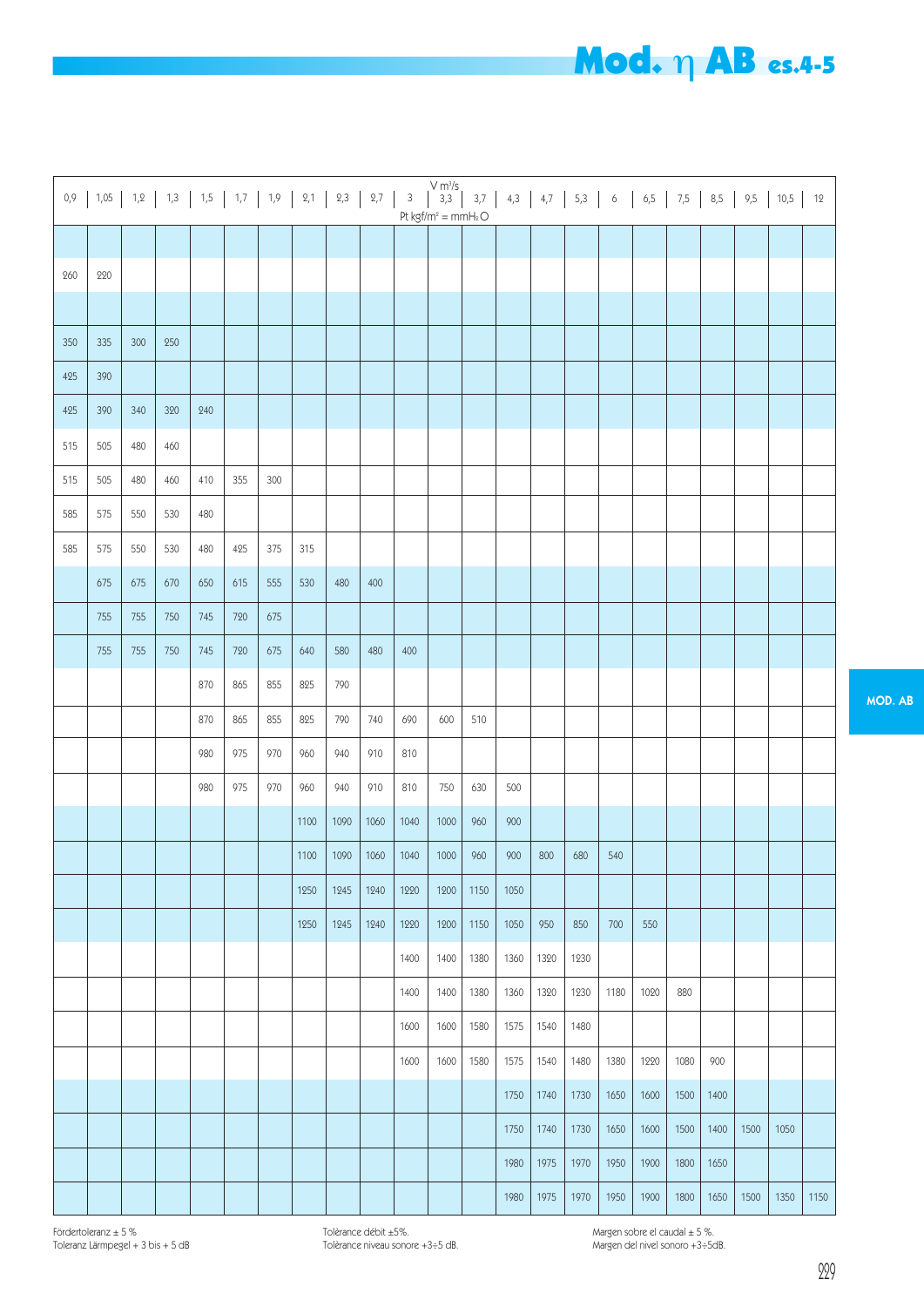

#### CARATTERISTICHE IN ASPIRANTE • INLET CHARACTERISTICS

• LEISTUNGSDATEN SAUGSEITIG • CARACTERISTIQUES EN ASPIRATION • CARACTERISTICAS EN ASPIRACION

| MOD.             | Frame    | kW abs | kw inst.       | r.p.m. | $\mathsf{dB}$ | 0,26 | 0,3 | 0,35 | 0,4 | 0,45<br>Pt kgf/m <sup>2</sup> = mmH <sub>2</sub> O | V m <sup>3</sup> /s<br>0,5 | 0,55 | 0,6 | 0,65 | 0,7 | 0,8 |
|------------------|----------|--------|----------------|--------|---------------|------|-----|------|-----|----------------------------------------------------|----------------------------|------|-----|------|-----|-----|
| $\eta$ AB 400    | 90 L/2   | 1,8    | 2,2            | 2840   | 80            | 251  | 251 | 246  | 245 | 238                                                | 220                        | 202  | 185 | 167  | 150 | 110 |
| $\eta$ AB 450    | 112 M/2  | 3,5    | $\overline{4}$ | 2860   | 83            |      |     |      | 330 | 330                                                | 326                        | 321  | 312 | 304  | 290 | 264 |
| $\eta$ AB 500/B  | 112 M/2  | 3,9    | $\overline{4}$ | 2860   | 83            |      |     |      |     |                                                    |                            | 357  | 352 | 348  | 339 | 321 |
| $\eta$ AB 500/B  | 132 SA/2 | 5      | 5,5            | 2900   | 85            |      |     |      |     |                                                    |                            | 357  | 352 | 348  | 339 | 321 |
| $\eta$ AB 500/A  | 132 SA/2 | 5,4    | 5,5            | 2900   | 89            |      |     |      |     |                                                    |                            | 405  | 405 | 405  | 396 | 387 |
| $\eta$ AB 500/A  | 132 SB/2 | 6, 2   | 7,5            | 2900   | 88            |      |     |      |     |                                                    |                            | 405  | 405 | 405  | 396 | 387 |
| $\eta$ AB 560/B  | 132 SB/2 | 7,1    | 7,5            | 2900   | 89            |      |     |      |     |                                                    |                            |      |     |      | 453 | 453 |
| $\eta$ AB 560/B  | 132 MB/2 | 8      | 9              | 2910   | 89            |      |     |      |     |                                                    |                            |      |     |      | 453 | 453 |
| $\eta$ AB 560/A  | 132 MB/2 | 8,7    | 9              | 2910   | 89            |      |     |      |     |                                                    |                            |      |     |      | 515 | 515 |
| $\eta$ AB 560/A  | 160 MA/2 | 10     | 11             | 2910   | 89            |      |     |      |     |                                                    |                            |      |     |      | 515 | 515 |
| η AB 630/B       | 160 MB/2 | 14     | 15             | 2930   | 90            |      |     |      |     |                                                    |                            |      |     |      |     |     |
| $\eta$ AB 630/A  | 160 MB/2 | 14,8   | 15             | 2930   | 92            |      |     |      |     |                                                    |                            |      |     |      |     |     |
| $\eta$ AB 630/A  | 160 L/2  | 17     | 18,5           | 2940   | 92            |      |     |      |     |                                                    |                            |      |     |      |     |     |
| $\eta$ AB 710/B  | 180 M/2  | 21,3   | $22\,$         | 2950   | 95            |      |     |      |     |                                                    |                            |      |     |      |     |     |
| $\eta$ AB 710/B  | 200 LA/2 | 28     | 30             | 2950   | 95            |      |     |      |     |                                                    |                            |      |     |      |     |     |
| $\eta$ AB 710/A  | 200 LA/2 | 29     | $30\,$         | 2950   | 95            |      |     |      |     |                                                    |                            |      |     |      |     |     |
| $\eta$ AB 710/A  | 200 LB/2 | 32     | 37             | 2960   | 96            |      |     |      |     |                                                    |                            |      |     |      |     |     |
| $\eta$ AB 800/B  | 225 M/2  | 44     | 45             | 2960   | 96            |      |     |      |     |                                                    |                            |      |     |      |     |     |
| $\eta$ AB 800/B  | 250 M/2  | 51     | 55             | 2970   | 97            |      |     |      |     |                                                    |                            |      |     |      |     |     |
| $\eta$ AB 800/A  | 250 M/2  | 54     | 55             | 2970   | 97            |      |     |      |     |                                                    |                            |      |     |      |     |     |
| $\eta$ AB 800/A  | 280 S/2  | 60     | 75             | 2970   | 99            |      |     |      |     |                                                    |                            |      |     |      |     |     |
| $\eta$ AB 900/B  | 280 S/2  | 74     | 75             | 2970   | 99            |      |     |      |     |                                                    |                            |      |     |      |     |     |
| $\eta$ AB 900/B  | 280 M/2  | 85     | 90             | 2970   | 101           |      |     |      |     |                                                    |                            |      |     |      |     |     |
| $\eta$ AB 900/A  | 280 M/2  | 88     | 90             | 2970   | 101           |      |     |      |     |                                                    |                            |      |     |      |     |     |
| $\eta$ AB 900/A  | 315 S/2  | 100    | 110            | 2975   | 101           |      |     |      |     |                                                    |                            |      |     |      |     |     |
| $\eta$ AB 1000/B | 315 MA/2 | 130    | 132            | 2980   | 101           |      |     |      |     |                                                    |                            |      |     |      |     |     |
| $\eta$ AB 1000/B | 315 MB/2 | 150    | 160            | 2980   | 103           |      |     |      |     |                                                    |                            |      |     |      |     |     |
| $η$ AB 1000/A    | 315 MB/2 | 156    | 160            | 2980   | 103           |      |     |      |     |                                                    |                            |      |     |      |     |     |
| η $AB$ 1000/A    | 315 MC/2 | 196    | $200\,$        | 2980   | $103$         |      |     |      |     |                                                    |                            |      |     |      |     |     |

Tolleranza sulla portata ±5%.

Tolleranza sulla rumorosità +3÷5dB.

Capacity tolerance ±5%. Noise level tolerance +3÷5dB.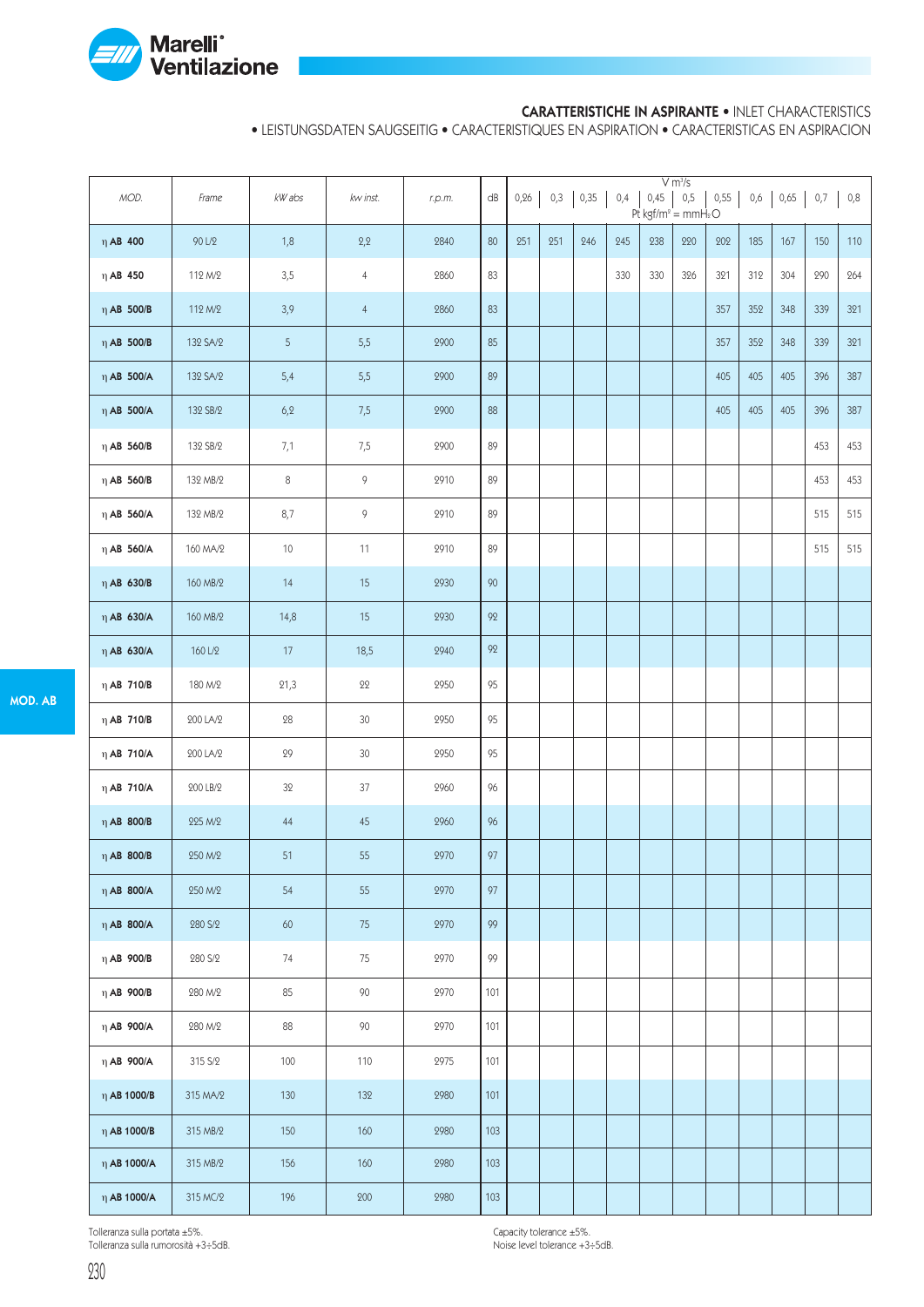# Mod. η AB es.4-5

|     | $0,9$   1,05   1,2   1,3   1,5   1,7   1,9   2,1   2,3   2,7   3 |     |     |     |     |     |      |      |      |      | $\begin{vmatrix} V m^{3}/s \\ 3,3 \end{vmatrix}$ |      |      |      |      |      |      |      |      |      | $3,7$   4,3   4,7   5,3   6   6,5   7,5   8,5   9,5   10,5 | 12   |
|-----|------------------------------------------------------------------|-----|-----|-----|-----|-----|------|------|------|------|--------------------------------------------------|------|------|------|------|------|------|------|------|------|------------------------------------------------------------|------|
|     |                                                                  |     |     |     |     |     |      |      |      |      | Pt kgf/m <sup>2</sup> = mmH2O                    |      |      |      |      |      |      |      |      |      |                                                            |      |
|     |                                                                  |     |     |     |     |     |      |      |      |      |                                                  |      |      |      |      |      |      |      |      |      |                                                            |      |
| 229 | 194                                                              |     |     |     |     |     |      |      |      |      |                                                  |      |      |      |      |      |      |      |      |      |                                                            |      |
|     |                                                                  |     |     |     |     |     |      |      |      |      |                                                  |      |      |      |      |      |      |      |      |      |                                                            |      |
| 308 | 295                                                              | 264 | 220 |     |     |     |      |      |      |      |                                                  |      |      |      |      |      |      |      |      |      |                                                            |      |
| 374 | 343                                                              |     |     |     |     |     |      |      |      |      |                                                  |      |      |      |      |      |      |      |      |      |                                                            |      |
| 374 | 343                                                              | 299 | 282 | 211 |     |     |      |      |      |      |                                                  |      |      |      |      |      |      |      |      |      |                                                            |      |
| 453 | 444                                                              | 422 | 405 |     |     |     |      |      |      |      |                                                  |      |      |      |      |      |      |      |      |      |                                                            |      |
| 453 | 444                                                              | 422 | 405 | 361 | 312 | 264 |      |      |      |      |                                                  |      |      |      |      |      |      |      |      |      |                                                            |      |
| 515 | 506                                                              | 484 | 466 | 422 |     |     |      |      |      |      |                                                  |      |      |      |      |      |      |      |      |      |                                                            |      |
| 515 | 506                                                              | 484 | 466 | 422 | 374 | 330 | 277  |      |      |      |                                                  |      |      |      |      |      |      |      |      |      |                                                            |      |
|     | 594                                                              | 594 | 590 | 572 | 541 | 488 | 466  | 422  | 352  |      |                                                  |      |      |      |      |      |      |      |      |      |                                                            |      |
|     | 664                                                              | 664 | 660 | 656 | 634 | 594 |      |      |      |      |                                                  |      |      |      |      |      |      |      |      |      |                                                            |      |
|     | 664                                                              | 664 | 660 | 656 | 634 | 594 | 563  | 510  | 422  | 352  |                                                  |      |      |      |      |      |      |      |      |      |                                                            |      |
|     |                                                                  |     |     | 766 | 761 | 752 | 726  | 695  |      |      |                                                  |      |      |      |      |      |      |      |      |      |                                                            |      |
|     |                                                                  |     |     | 766 | 761 | 752 | 726  | 695  | 651  | 607  | 528                                              | 449  |      |      |      |      |      |      |      |      |                                                            |      |
|     |                                                                  |     |     | 862 | 858 | 854 | 845  | 827  | 801  | 713  |                                                  |      |      |      |      |      |      |      |      |      |                                                            |      |
|     |                                                                  |     |     | 862 | 858 | 854 | 845  | 827  | 801  | 713  | 660                                              | 554  | 440  |      |      |      |      |      |      |      |                                                            |      |
|     |                                                                  |     |     |     |     |     | 968  | 959  | 933  | 915  | 880                                              | 845  | 792  |      |      |      |      |      |      |      |                                                            |      |
|     |                                                                  |     |     |     |     |     |      |      |      |      |                                                  |      |      |      |      |      |      |      |      |      |                                                            |      |
|     |                                                                  |     |     |     |     |     | 968  | 959  | 933  | 915  | 880                                              | 845  | 792  | 704  | 598  | 475  |      |      |      |      |                                                            |      |
|     |                                                                  |     |     |     |     |     | 1100 | 1096 | 1091 | 1074 | 1056                                             | 1012 | 924  |      |      |      |      |      |      |      |                                                            |      |
|     |                                                                  |     |     |     |     |     | 1100 | 1096 | 1091 | 1074 | 1056                                             | 1012 | 924  | 836  | 748  | 616  | 484  |      |      |      |                                                            |      |
|     |                                                                  |     |     |     |     |     |      |      |      | 1232 | 1232                                             | 1214 | 1197 | 1162 | 1082 |      |      |      |      |      |                                                            |      |
|     |                                                                  |     |     |     |     |     |      |      |      | 1232 | 1232                                             | 1214 | 1197 | 1162 | 1082 | 1038 | 898  | 774  |      |      |                                                            |      |
|     |                                                                  |     |     |     |     |     |      |      |      | 1408 | 1408                                             | 1390 | 1386 | 1355 | 1302 |      |      |      |      |      |                                                            |      |
|     |                                                                  |     |     |     |     |     |      |      |      | 1408 | 1408                                             | 1390 | 1386 | 1355 | 1302 | 1214 | 1074 | 950  | 792  |      |                                                            |      |
|     |                                                                  |     |     |     |     |     |      |      |      |      |                                                  |      | 1540 | 1531 | 1522 | 1452 | 1408 | 1320 | 1232 |      |                                                            |      |
|     |                                                                  |     |     |     |     |     |      |      |      |      |                                                  |      | 1540 | 1531 | 1522 | 1452 | 1408 | 1320 | 1232 | 1320 | 924                                                        |      |
|     |                                                                  |     |     |     |     |     |      |      |      |      |                                                  |      | 1742 | 1738 | 1734 | 1716 | 1672 | 1584 | 1452 |      |                                                            |      |
|     |                                                                  |     |     |     |     |     |      |      |      |      |                                                  |      | 1742 | 1738 | 1734 | 1716 | 1672 | 1584 | 1452 | 1320 | 1188                                                       | 1012 |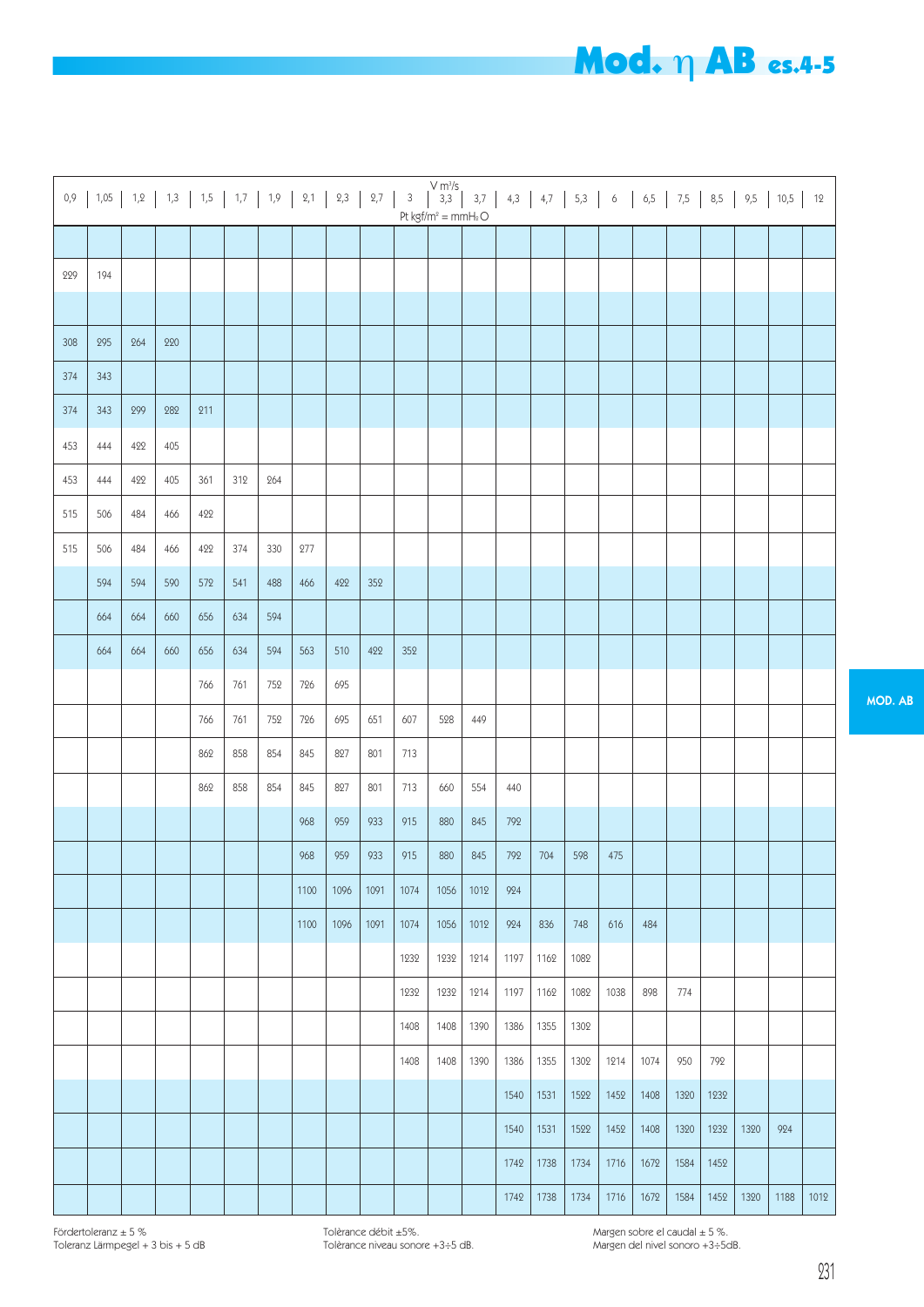

#### DIMENSIONI D'INGOMBRO • OVERALL DIMENSIONS

• MAßBLÄTTER • ENCOMBREMENTS • DIMENSIONES GENERALES



#### MOD. AB

| MOD.            | Frame    | $A^*$ | B   | C   | Ε   | F   | G   | $H0-1-2-3$ | $H4-5$ | H6-7 | L   | $M^*$ | $\mathsf{N}$ | P   | $R^*$ | S               |
|-----------------|----------|-------|-----|-----|-----|-----|-----|------------|--------|------|-----|-------|--------------|-----|-------|-----------------|
| η AB 400        | 90 L/2   | 480   | 305 | 985 | 217 | 980 | 88  | 375        | 280    | 375  | 126 | 215   | 269          | 245 | 140   | 25              |
| η AB 450        | 112 M/2  | 525   | 335 | 310 | 949 | 300 | 97  | 400        | 300    | 400  | 135 | 260   | 312          | 280 | 185   | 25              |
| η AB 500/B      | 112 M/2  | 545   |     |     |     |     |     |            |        |      | 145 | 260   | 312          | 980 | 185   | 25              |
| η AB 500/B      | 132 SA/2 | 635   | 375 | 345 | 979 | 335 | 106 | 450        | 335    | 450  | 145 | 320   | 342          | 310 | 245   | 25              |
| η AB 500/A      | 132 SA/2 | 635   |     |     |     |     |     |            |        |      | 145 | 320   | 342          | 310 | 245   | 25              |
| $\eta$ AB 500/A | 132 SB/2 | 635   |     |     |     |     |     |            |        |      | 145 | 320   | 342          | 310 | 945   | 25              |
| $\eta$ AB 560/B | 132 SB/2 | 660   |     |     |     |     |     |            |        |      | 156 | 320   | 342          | 310 | 945   | 25              |
| η AB 560/B      | 132 MB/2 | 685   | 425 | 385 | 308 | 375 | 117 | 500        | 375    | 500  | 156 | 320   | 349          | 310 | 945   | 25              |
| η AB 560/A      | 132 MB/2 | 685   |     |     |     |     |     |            |        |      | 156 | 320   | 342          | 310 | 245   | 25              |
| η AB 560/A      | 160 MA/2 | 730   |     |     |     |     |     |            |        |      | 156 | 425   | 440          | 400 | 345   | 30              |
| η AB 630/B      | 160 MB/2 | 755   |     |     |     |     |     |            |        |      | 168 | 425   | 440          | 400 | 345   | 30              |
| η AB 630/A      | 160 MB/2 | 755   | 475 | 430 | 348 | 425 | 129 | 560        | 425    | 560  | 168 | 425   | 440          | 400 | 345   | 30              |
| η AB 630/A      | 160 L/2  | 835   |     |     |     |     |     |            |        |      | 168 | 425   | 440          | 400 | 345   | 30 <sup>°</sup> |
| $\eta$ AB 710/B | 180 M/2  | 900   |     |     |     |     |     |            |        |      | 201 | 470   | 550          | 510 | 370   | 30              |
| η AB 710/B      | 200 LA/2 | 960   | 525 | 485 | 389 | 475 | 143 | 630        | 475    | 630  | 211 | 540   | 608          | 565 | 490   | 40              |
| η AB 710/A      | 200 LA/2 | 960   |     |     |     |     |     |            |        |      | 211 | 540   | 608          | 565 | 490   | 40              |
| $\eta$ AB 710/A | 200 LB/2 | 960   |     |     |     |     |     |            |        |      | 211 | 540   | 608          | 565 | 490   | 40              |
| η AB 800/B      | 225 M/2  | 1045  |     |     |     |     |     |            |        |      | 228 | 550   | 668          | 625 | 430   | 40              |
| $\eta$ AB 800/B | 250 M/2  | 1190  | 595 | 545 | 440 | 530 | 159 | 710        | 530    | 710  | 228 | 620   | 704          | 645 | 490   | 50              |
| $\eta$ AB 800/A | 250 M/2  | 1120  |     |     |     |     |     |            |        |      | 228 | 620   | 704          | 645 | 490   | 50              |
| η AB 800/A      | 280 S/2  | 1945  |     |     |     |     |     |            |        |      | 998 | 740   | 784          | 795 | 610   | 50              |
| η AB 900/B      | 280 S/2  | 1280  |     |     |     |     |     |            |        |      | 245 | 740   | 784          | 725 | 610   | 50              |
| η AB 900/B      | 280 M/2  | 1280  | 665 | 690 | 496 | 600 | 176 | 800        | 600    | 800  | 245 | 740   | 784          | 725 | 610   | 50              |
| η AB 900/A      | 280 M/2  | 1280  |     |     |     |     |     |            |        |      | 245 | 740   | 784          | 725 | 610   | 50              |
| η AB 900/A      | 315 S/2  | 1280  |     |     |     |     |     |            |        |      | 245 | 800   | 890          | 810 | 670   | 50              |
| η AB 1000/B     | 315 MA/2 | 1435  |     |     |     |     |     |            |        |      | 265 | 800   | 890          | 810 | 670   | 50              |
| η AB 1000/B     | 315 MB/2 | 1435  | 745 | 695 | 556 | 670 | 195 | 900        | 670    | 900  | 265 | 800   | 890          | 810 | 670   | 50              |
| η AB 1000/A     | 315 MB/2 | 1435  |     |     |     |     |     |            |        |      | 265 | 800   | 890          | 810 | 670   | 50              |
| η AB 1000/A     | 315 MC/2 | 1435  |     |     |     |     |     |            |        |      | 265 | 800   | 890          | 810 | 670   | 50              |

(\*) Per costruzione a "GAS CALDI" quote "A-M-R" + 50 mm. (kg) Peso del ventilatore completo di motore

(\*) For "HIGH TEMPERATURE" construction reference dimension "A-M-R" + 50 mm. (kg) Fan weight with motor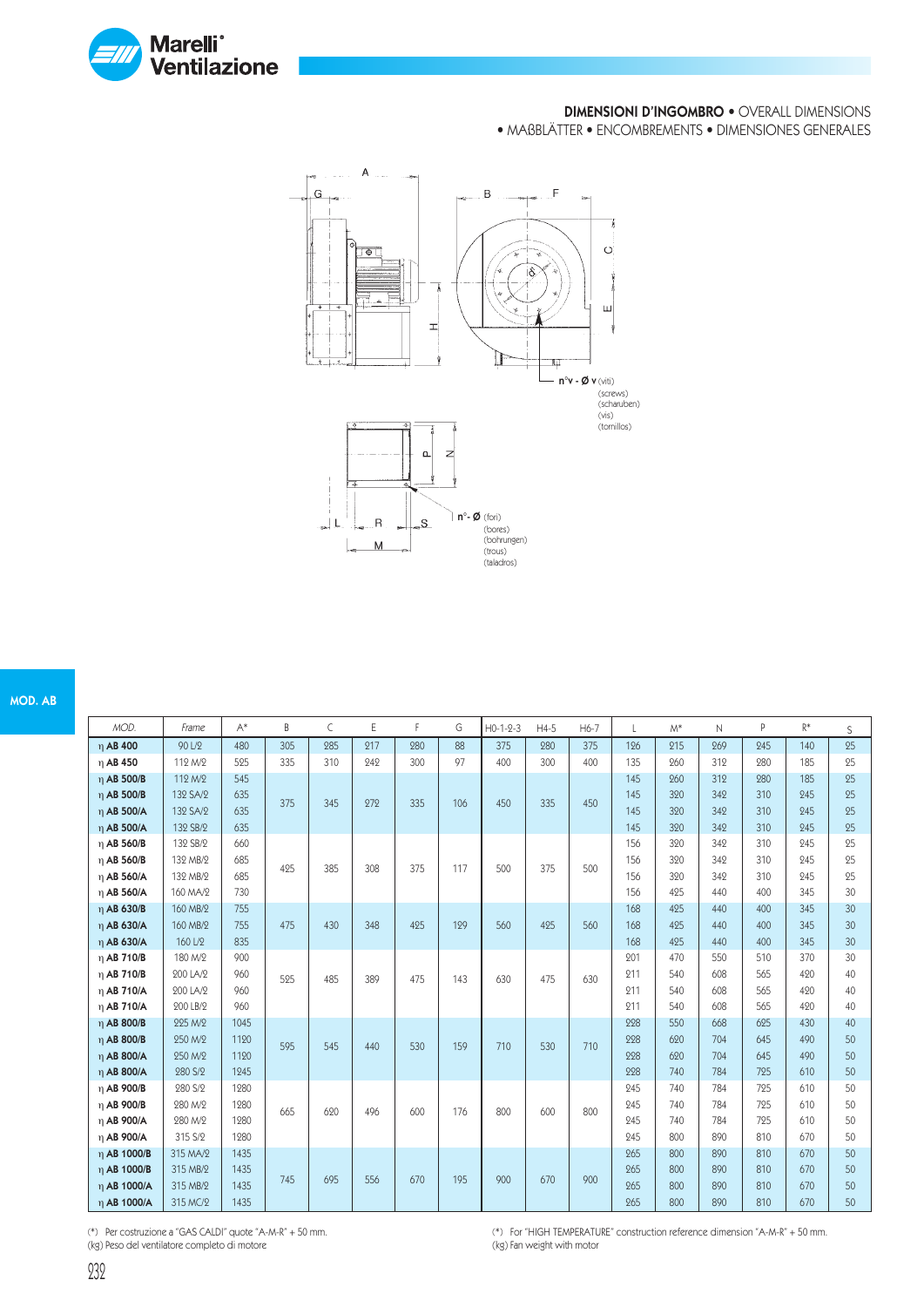# Mod. η AB es.4-5



| <b>RD</b> |                | $45^{\circ}$ 90 $^{\circ}$ |            | $135^\circ$ | $180^\circ$ | $225^\circ$   | $270^\circ$    | $315^\circ$ |
|-----------|----------------|----------------------------|------------|-------------|-------------|---------------|----------------|-------------|
|           |                |                            |            |             |             |               |                |             |
| н         | H <sub>0</sub> | H1                         | Н2         | HЗ          | H4          | H5            | H <sub>6</sub> | Η7          |
|           | Ω°             | $\sqrt{45}$ <sup>ol</sup>  | $90^\circ$ | $135^\circ$ | $180^\circ$ | $225^{\circ}$ | $270^\circ$    | 315°        |
| LG        | ---------      |                            |            |             |             |               |                |             |

| $n^{\circ}$                                                          | Φ                    | d <sup>1</sup> | $n^{\circ}$ | $\Phi$ | a   | $\circ$ | a <sup>1</sup> | b <sup>1</sup> | a <sup>2</sup> | b <sup>2</sup> | $n^1p$    | $n^2p$    | n°f     | Φf | kg                           | PD <sup>2</sup>                                |
|----------------------------------------------------------------------|----------------------|----------------|-------------|--------|-----|---------|----------------|----------------|----------------|----------------|-----------|-----------|---------|----|------------------------------|------------------------------------------------|
| $\overline{4}$                                                       | 10                   | 241            | 8           | M6     | 205 | 146     | 241            | 182            | 275            | 216            | $1 - 112$ | $1 - 112$ | $\,8\,$ | 12 | 55                           | 0,6                                            |
| $\overline{4}$                                                       | 12                   | 292            | 8           | M8     | 229 | 164     | 265            | 200            | 299            | 234            | $1 - 112$ | $1 - 112$ | $\,8\,$ | 12 | 85                           | $\mathbf{1}$                                   |
| $\overline{4}$<br>$\overline{4}$<br>$\overline{4}$<br>$\overline{4}$ | 12<br>12<br>12<br>12 | 332            | $\,8\,$     | M8     | 256 | 183     | 292            | 219            | 326            | 253            | $1 - 112$ | $2 - 112$ | 10      | 12 | 100<br>115<br>117<br>120     | 1,5<br>1,5<br>1,7<br>1,7                       |
| $\overline{4}$<br>$\overline{4}$<br>$\overline{4}$<br>$\overline{4}$ | 12<br>12<br>12<br>14 | 366            | 8           | M8     | 288 | 205     | 332            | 249            | 368            | 285            | $1 - 125$ | $2 - 125$ | 10      | 12 | 140<br>145<br>147<br>175     | 2,3<br>2,3<br>2,7<br>2,7                       |
| $\overline{4}$<br>$\overline{4}$<br>$\overline{4}$                   | 14<br>14<br>14       | 405            | 8           | M8     | 322 | 229     | 366            | 273            | 402            | 309            | $1 - 125$ | $2 - 125$ | 10      | 12 | 205<br>220<br>240            | $\overline{4}$<br>4,5<br>4,5                   |
| $\overline{4}$<br>$\overline{4}$<br>$\overline{4}$<br>$\overline{4}$ | 17<br>19<br>19<br>19 | 448            | 12          | M8     | 361 | 256     | 405            | 300            | 441            | 336            | $1 - 125$ | $2 - 125$ | 10      | 12 | 280<br>400<br>405<br>410     | $\overline{7}$<br>$\overline{7}$<br>8,6<br>8,6 |
| $\overline{4}$<br>$\overline{4}$<br>$\overline{4}$<br>$\overline{4}$ | 19<br>19<br>19<br>21 | 497            | 12          | M8     | 404 | 288     | 448            | 332            | 484            | 368            | $2 - 125$ | $3 - 125$ | 14      | 12 | 490<br>560<br>565<br>670     | 12<br>12<br>15,5<br>15,5                       |
| $\overline{4}$<br>$\overline{4}$<br>$\overline{4}$<br>$\overline{4}$ | 21<br>21<br>21<br>21 | 551            | 12          | M8     | 453 | 322     | 497            | 366            | 533            | 402            | $2 - 125$ | $3 - 125$ | 14      | 12 | 880<br>910<br>915<br>1080    | 18<br>18<br>20,5<br>20,5                       |
| $\overline{4}$<br>$\overline{4}$<br>$\overline{4}$<br>$\overline{4}$ | 21<br>21<br>21<br>21 | 629            | 12          | M8     | 507 | 361     | 551            | 405            | 587            | 441            | $2 - 125$ | $3 - 125$ | 14      | 12 | 1150<br>1200<br>1210<br>1280 | 35<br>$35\,$<br>$50\,$<br>50                   |

(\*) Bei Heißgas-Ausführung gelten die Abmessungen "A-M-R" + 50 mm (kg) Ventilatormasse inklusive Motor

(\*) Pour exécution "HAUTE TEMPERATURE" cote "A-M-R" +50 mm.

(kg) Poid ventilateur avec moteur.

(\*) Para construcciones a "ALTA TEMP." cotas "A-M-R" + 50 mm.

(kg) Peso ventilador con motor.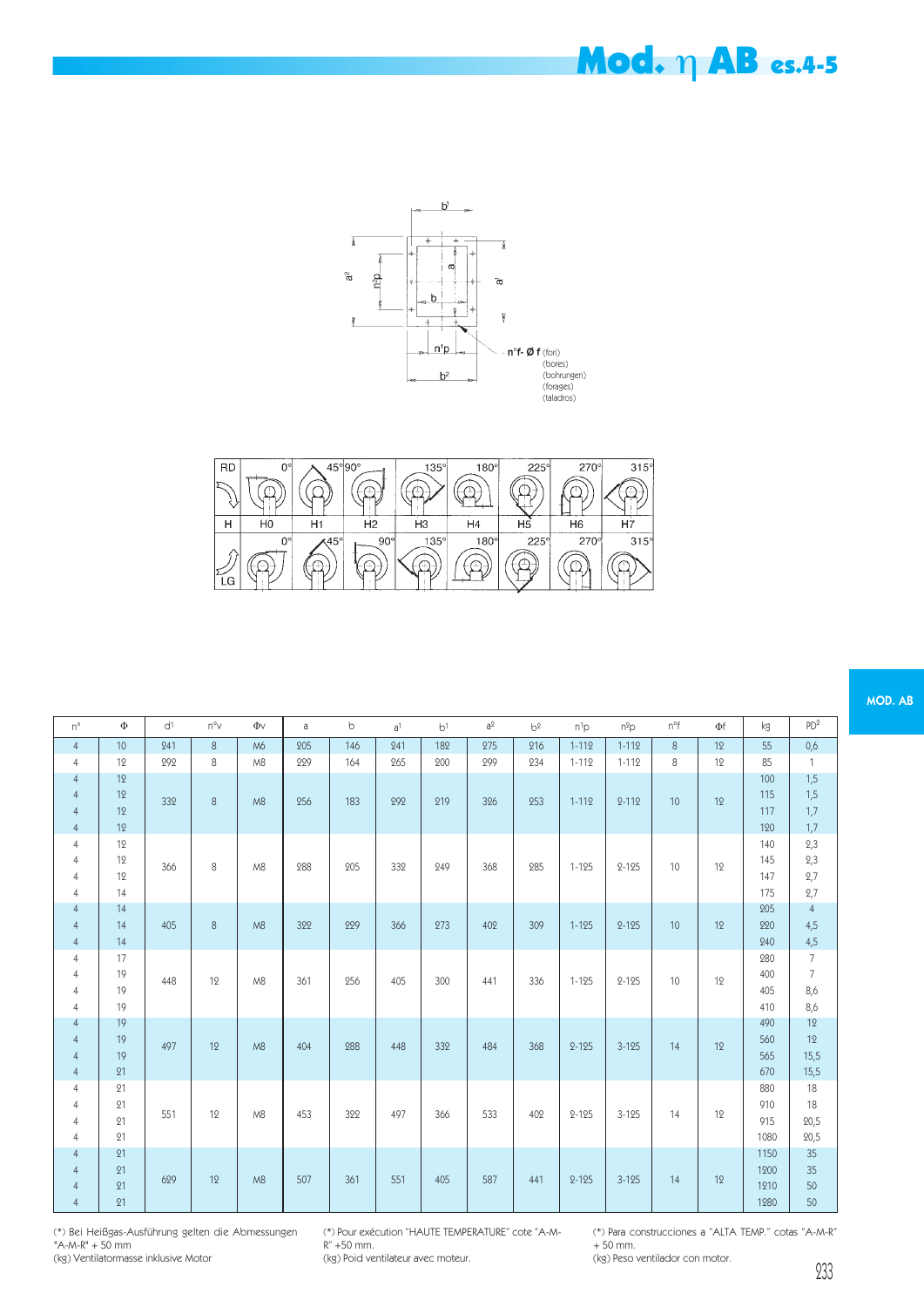

#### CARATTERISTICHE IN PREMENTE • OUTLET CHARACTERISTICS

• LEISTUNGSDATEN DRUCKSEITIG • CARACTERISTIQUES EN SOUFFLAGE • CARACTERISTICAS EN IMPULSION



Tolleranza sulla portata  $\pm 5\%$ <br>
Fördertoleranz  $\pm 5\%$ <br>
Tolèrance débit  $\pm 5\%$ Fördertoleranz  $\pm$  5 % Margen sobre el caudal  $\pm$  5 %

Tolleranza kW assorbiti ± 3% Absorbed power tolerance ±3%<br>Toleranz Leistungsaufnahme ± 3% Tolèrance kW absorbèes ±3% Toleranz Leistungsaufnahme  $\pm 3\%$ Margen kW absorbidos  $\pm 3\%$ 

> Caratteristiche es. 4-5 Characteristics es. 4-5 Leistungsdaten es. 4-5 Caracteristiques es. 4-5 Caracteristicas es. 4-5

Tolleranza sulla rumorosità +3  $\div$  5 dB Noise level tolerance +3  $\div$  5 dB<br>Toleranz Lärmpegel + 3 bis + 5 dB Tolèrance niveau sonore +3 $\div$ 5 dB Toleranz Lärmpegel +  $3$  bis +  $5$  dB Margen del nivel sonoro +3 ÷ 5 dB

Maximal mögliche Drehzahl: RPM maximas admisibles:

Giri massimi ammissibili: Maximum admissible rounds:<br>Maximal mögliche Drehzahl: Vitesse max. admissible:

| $\leq$ 100 °C.    | 4500 |
|-------------------|------|
| 101 $\div$ 200 °C | 4000 |
| $201 \div 300$ °C | 3550 |

MOD. AB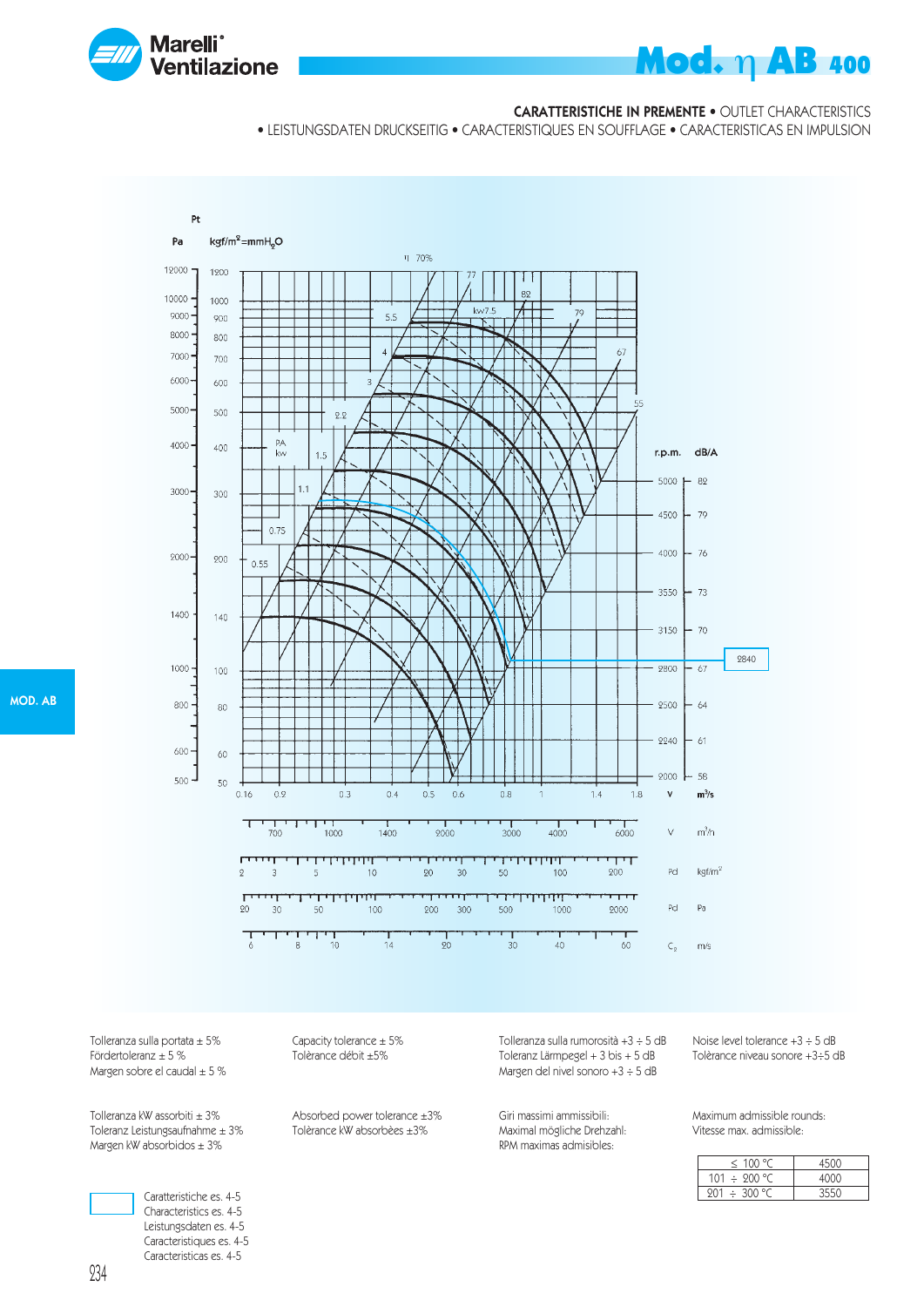

#### CARATTERISTICHE IN PREMENTE • OUTLET CHARACTERISTICS

• LEISTUNGSDATEN DRUCKSEITIG • CARACTERISTIQUES EN SOUFFLAGE • CARACTERISTICAS EN IMPULSION



MOD. AB

Tolleranza sulla portata  $\pm 5\%$ <br>
Fördertoleranz  $\pm 5\%$ <br>
Tolèrance débit  $\pm 5\%$ Margen sobre el caudal  $\pm$  5 %

Tolleranza kW assorbiti ± 3% Absorbed power tolerance ±3%<br>Toleranz Leistungsaufnahme ± 3% Tolèrance kW absorbèes ±3% Toleranz Leistungsaufnahme  $\pm 3\%$ Margen kW absorbidos  $\pm 3\%$ 



Caratteristiche es. 4-5 Characteristics es. 4-5 Leistungsdaten es. 4-5 Caracteristiques es. 4-5 Caracteristicas es. 4-5

Tolèrance débit ±5%

Tolleranza sulla rumorosità +3  $\div$  5 dB Noise level tolerance +3  $\div$  5 dB<br>Toleranz Lärmpegel + 3 bis + 5 dB Tolèrance niveau sonore +3 $\div$ 5 dB Toleranz Lärmpegel +  $3$  bis +  $5$  dB Margen del nivel sonoro +3 ÷ 5 dB

Giri massimi ammissibili: Maximum admissible rounds: Maximal mögliche Drehzahl: RPM maximas admisibles:

| $\leq$ 100 °C     |      |
|-------------------|------|
| 101 $\div$ 200 °C | 3750 |
| $201 \div 300$ °C | 3350 |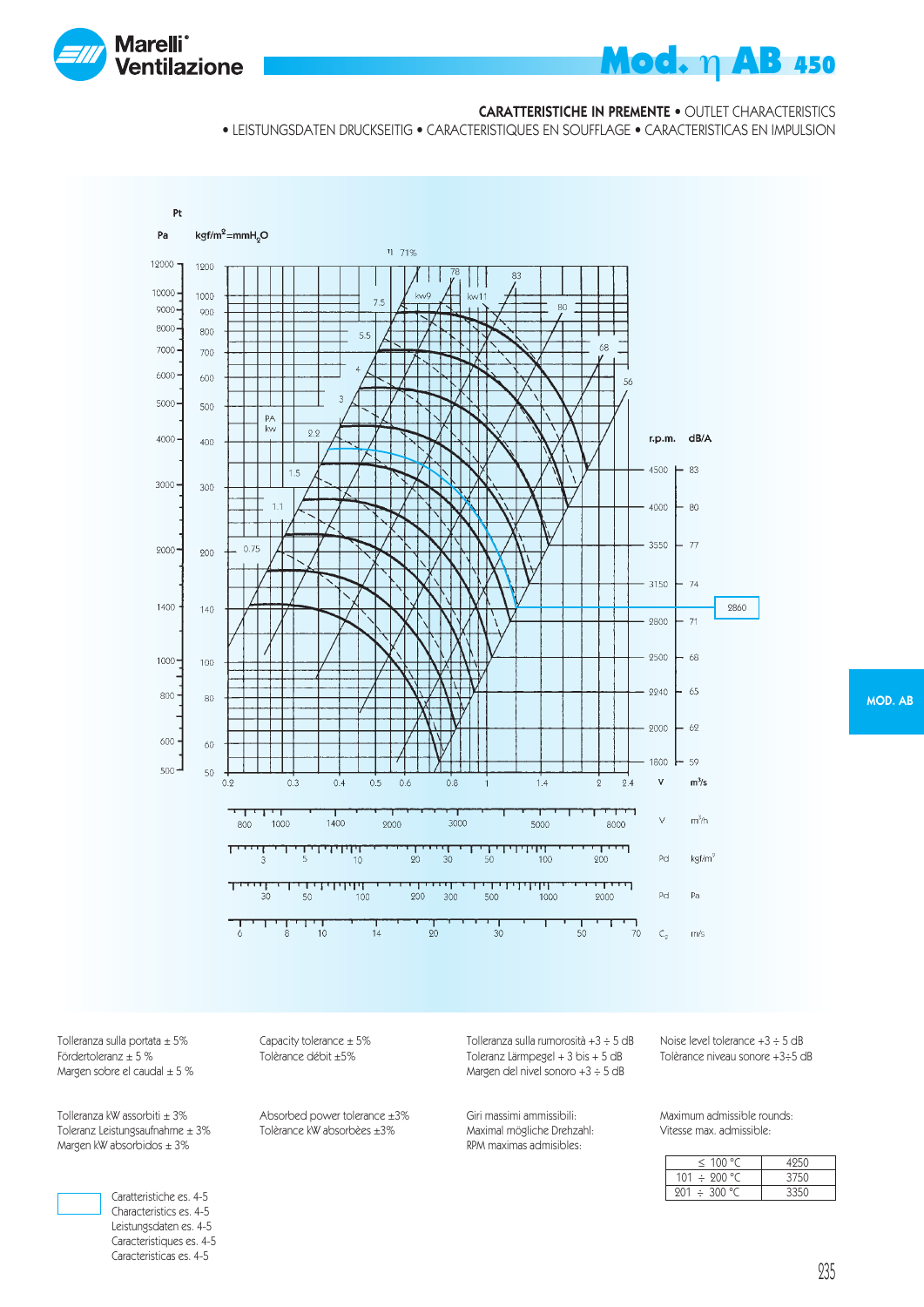

#### CARATTERISTICHE IN PREMENTE • OUTLET CHARACTERISTICS

• LEISTUNGSDATEN DRUCKSEITIG • CARACTERISTIQUES EN SOUFFLAGE • CARACTERISTICAS EN IMPULSION



MOD. AB

Tolleranza sulla portata  $\pm 5\%$  Capacity tolerance  $\pm 5\%$ <br>Fördertoleranz  $\pm 5\%$  Tolèrance débit  $\pm 5\%$ Margen sobre el caudal  $\pm$  5 %

Tolleranza kW assorbiti ± 3% Absorbed power tolerance ±3%<br>Toleranz Leistungsaufnahme ± 3% Tolèrance kW absorbèes ±3% Toleranz Leistungsaufnahme  $\pm 3\%$ Margen kW absorbidos  $\pm 3\%$ 

> Caratteristiche es. 4-5 η AB 500/A Characteristics es. 4-5 η AB 500/A Leistungsdaten es. 4-5 η AB 500/A Caracteristiques es. 4-5 η AB 500/A Caracteristicas es. 4-5 η AB 500/A

Tolèrance débit ±5%

Tolleranza sulla rumorosità +3 ÷ 5 dB Noise level tolerance +3 ÷ 5 dB Toleranz Lärmpegel +  $3$  bis +  $5$  dB Margen del nivel sonoro +3 ÷ 5 dB

Maximal mögliche Drehzahl: RPM maximas admisibles:

Giri massimi ammissibili: Maximum admissible rounds:

| < 100 °C          | 100C |
|-------------------|------|
| 101 $\div$ 200 °C | 3550 |
| $201 \div 300$ °C | 3150 |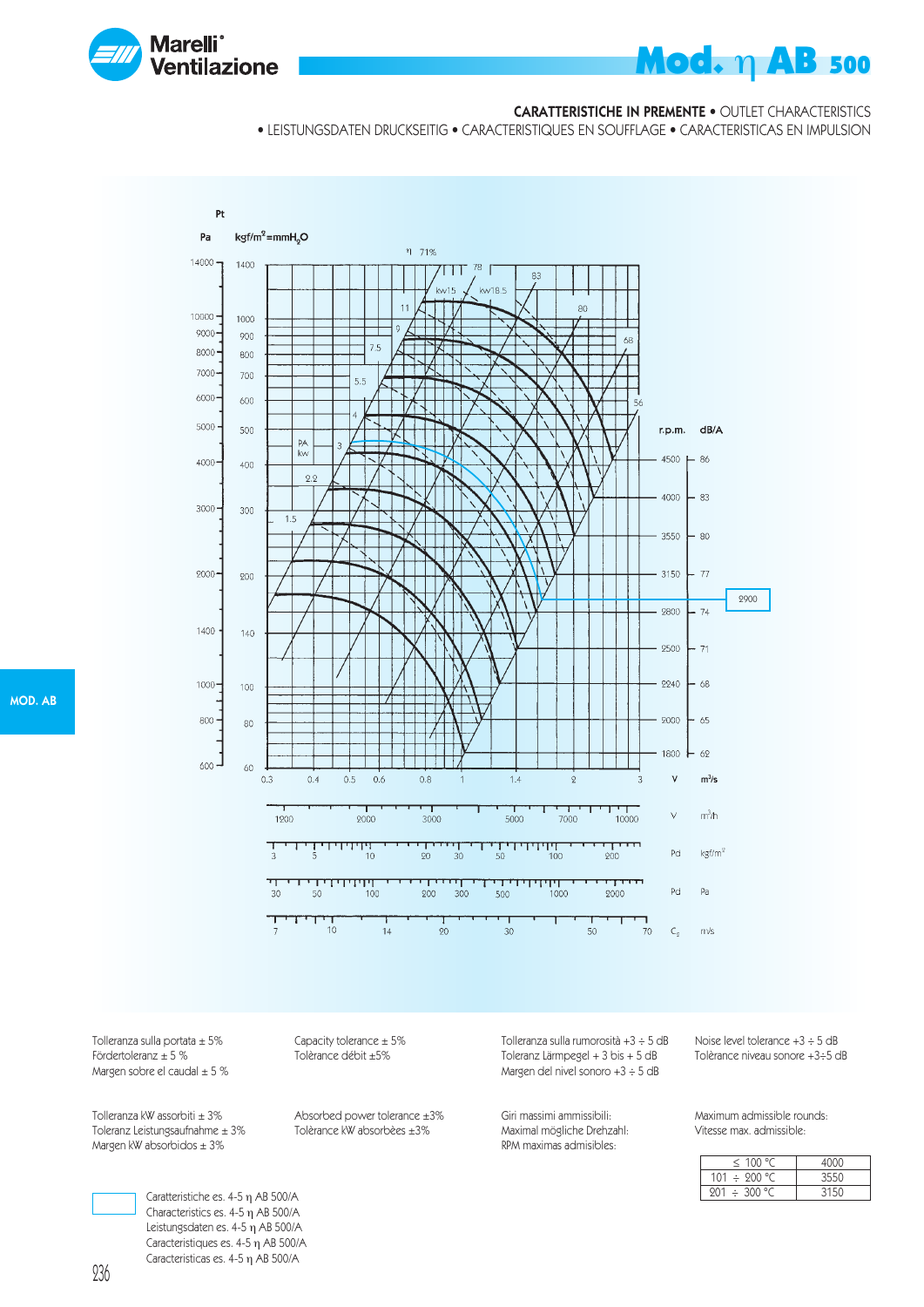

#### **CARATTERISTICHE IN PREMENTE • OUTLET CHARACTERISTICS**

• LEISTUNGSDATEN DRUCKSEITIG • CARACTERISTIQUES EN SOUFFLAGE • CARACTERISTICAS EN IMPULSION



Tolleranza sulla portata ± 5% Capacity tolerance  $\pm$  5% Capacity tolerance  $\pm$  5% Corrected Tolerance débit  $\pm$  5% Margen sobre el caudal  $\pm$  5 %

Tolleranza kW assorbiti ± 3% Absorbed power tolerance ±3%<br>Toleranz Leistungsaufnahme ± 3% Tolèrance kW absorbèes ±3% Toleranz Leistungsaufnahme  $\pm 3\%$ Margen kW absorbidos  $\pm 3\%$ 

Tolèrance débit ±5%

Tolleranza sulla rumorosità +3 ÷ 5 dB Noise level tolerance +3 ÷ 5 dB<br>Toleranz Lärmpegel + 3 bis + 5 dB Tolèrance niveau sonore +3÷5 dB Toleranz Lärmpegel +  $3$  bis +  $5$  dB Margen del nivel sonoro +3 ÷ 5 dB

Giri massimi ammissibili: Maximum admissible rounds: Maximal mögliche Drehzahl: RPM maximas admisibles:

| $\leq$ 100 °C     | 3750 |
|-------------------|------|
| $101 \div 200$ °C | 3350 |
| $201 \div 300$ °C | 3000 |



Caratteristiche es. 4-5 η AB 560/A Characteristics es. 4-5 η AB 560/A Leistungsdaten es. 4-5 η AB 560/A Caracteristiques es. 4-5 η AB 560/A Caracteristicas es. 4-5 η AB 560/A

MOD. AB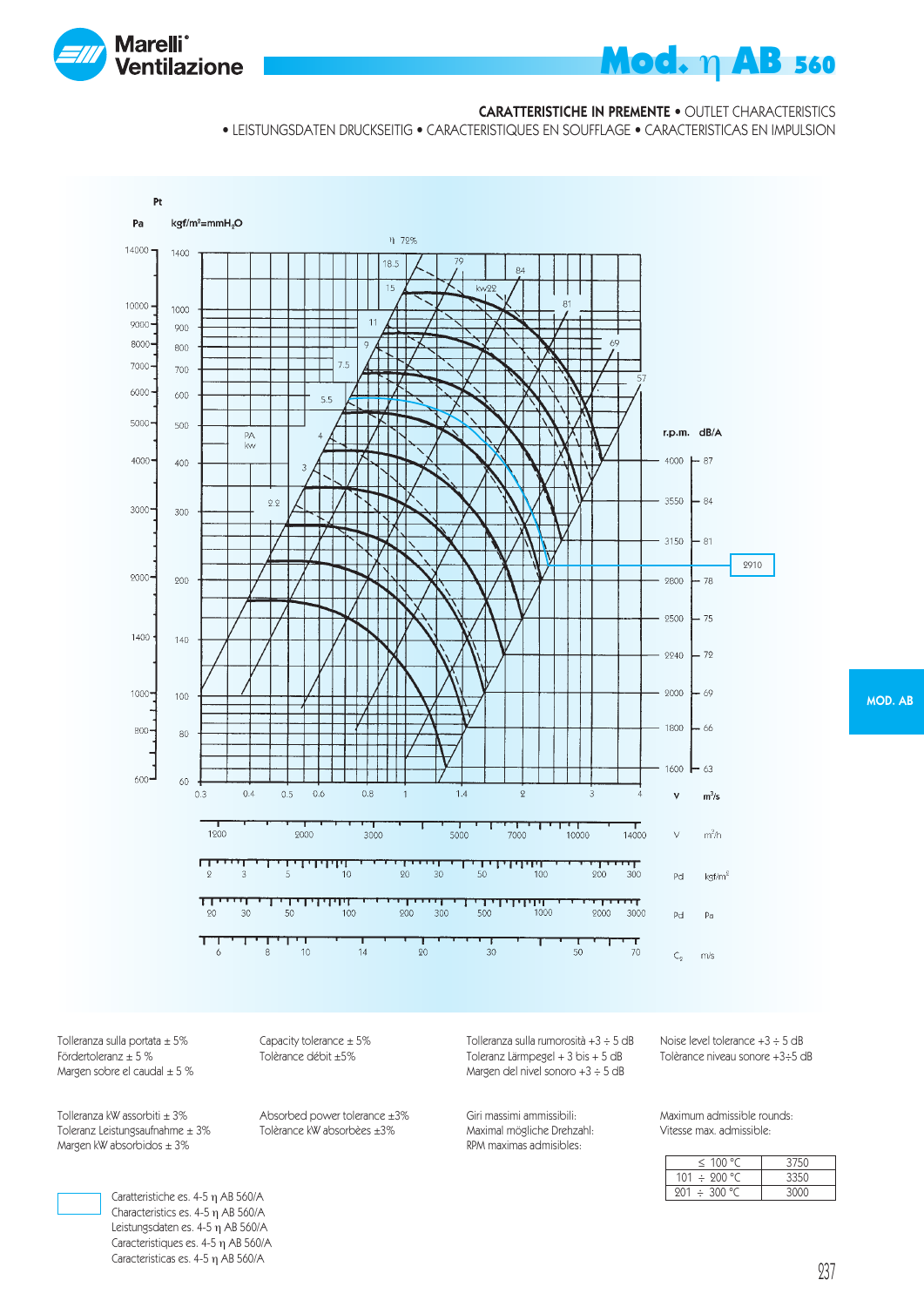

#### CARATTERISTICHE IN PREMENTE • OUTLET CHARACTERISTICS

• LEISTUNGSDATEN DRUCKSEITIG • CARACTERISTIQUES EN SOUFFLAGE • CARACTERISTICAS EN IMPULSION



MOD. AB

Tolleranza sulla portata ± 5% Capacity tolerance ± 5%<br>Fördertoleranz ± 5 % Tolèrance débit ±5% Margen sobre el caudal  $\pm$  5 %

Tolleranza kW assorbiti ± 3% Absorbed power tolerance ±3%<br>Toleranz Leistungsaufnahme ± 3% Tolèrance kW absorbèes ±3% Toleranz Leistungsaufnahme  $\pm 3\%$ Margen kW absorbidos  $\pm 3\%$ 

Tolèrance débit ±5%

Tolleranza sulla rumorosità +3 ÷ 5 dB Noise level tolerance +3 ÷ 5 dB Toleranz Lärmpegel +  $3$  bis +  $5$  dB Margen del nivel sonoro +3 ÷ 5 dB

Maximal mögliche Drehzahl: RPM maximas admisibles:

Giri massimi ammissibili: Maximum admissible rounds:

| $\leq$ 100 °C     | -3550 |
|-------------------|-------|
| 101 $\div$ 200 °C | 3150  |
| $201 \div 300$ °C | 9800  |

Caratteristiche es. 4-5 η AB 630/A Characteristics es. 4-5 η AB 630/A Leistungsdaten es. 4-5 η AB 630/A Caracteristiques es. 4-5 η AB 630/A Caracteristicas es. 4-5 η AB 630/A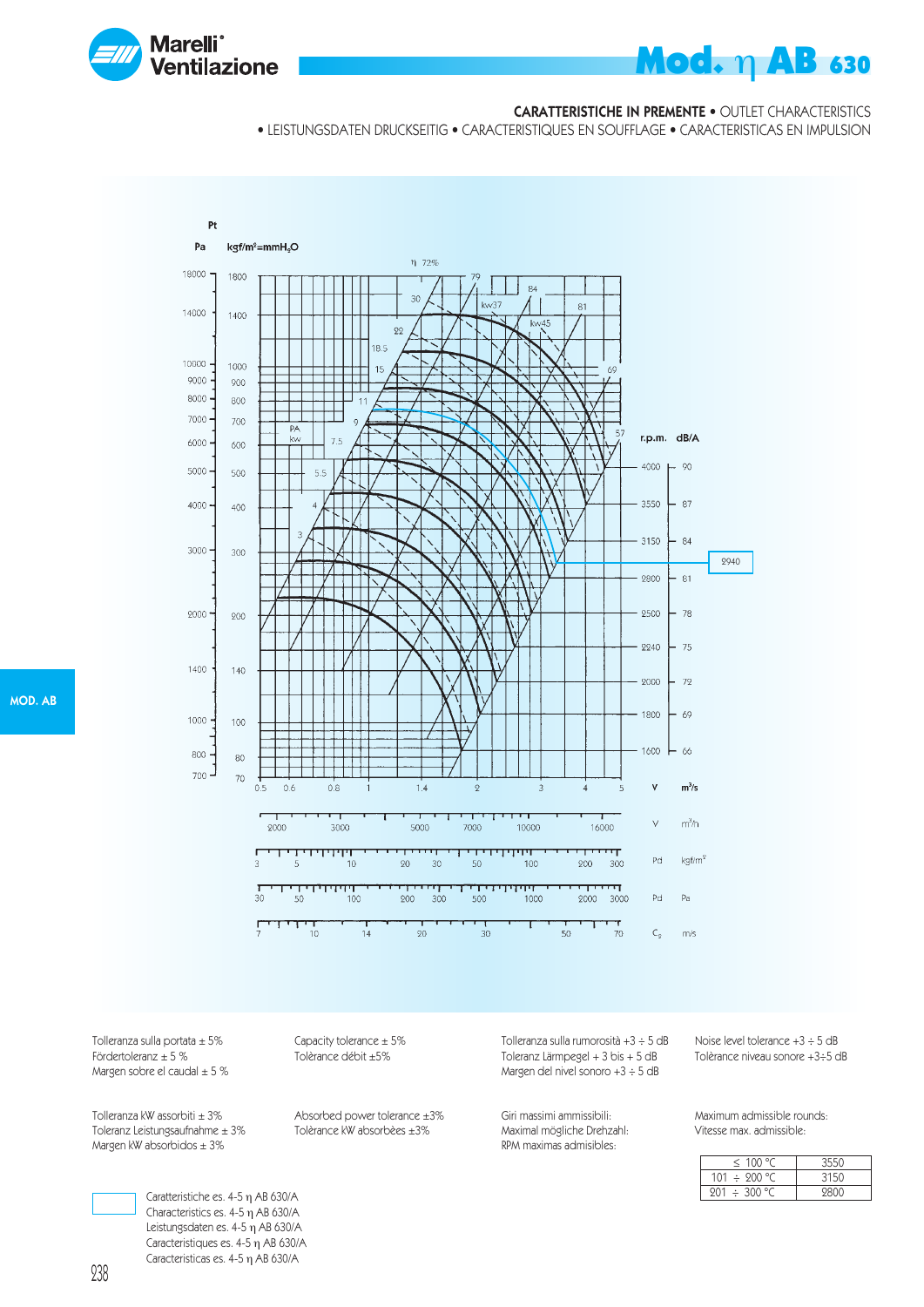

#### CARATTERISTICHE IN PREMENTE • OUTLET CHARACTERISTICS

• LEISTUNGSDATEN DRUCKSEITIG • CARACTERISTIQUES EN SOUFFLAGE • CARACTERISTICAS EN IMPULSION



MOD. AB

Tolleranza sulla portata  $\pm 5\%$ <br>Fördertoleranz  $\pm 5\%$ <br>Tolèrance débit  $\pm 5\%$ Margen sobre el caudal  $\pm$  5 %

Tolleranza kW assorbiti ± 3% Absorbed power tolerance ±3%<br>Toleranz Leistungsaufnahme ± 3% Tolèrance kW absorbèes ±3% Toleranz Leistungsaufnahme  $\pm 3\%$ Margen kW absorbidos  $\pm 3\%$ 

Tolèrance débit ±5%

Tolleranza sulla rumorosità +3  $\div$  5 dB Noise level tolerance +3  $\div$  5 dB<br>Toleranz Lärmpegel + 3 bis + 5 dB Tolèrance niveau sonore +3 $\div$ 5 dB Toleranz Lärmpegel +  $3$  bis +  $5$  dB Margen del nivel sonoro +3 ÷ 5 dB

Giri massimi ammissibili: Maximum admissible rounds: Maximal mögliche Drehzahl: RPM maximas admisibles:

| < 100 °C          | 3350 |
|-------------------|------|
| $101 \div 200$ °C | 3000 |
| $201 \div 300$ °C | 9650 |



Caratteristiche es. 4-5 η AB 710/A Characteristics es. 4-5 η AB 710/A Leistungsdaten es. 4-5 η AB 710/A Caracteristiques es. 4-5 η AB 710/A Caracteristicas es. 4-5 η AB 710/A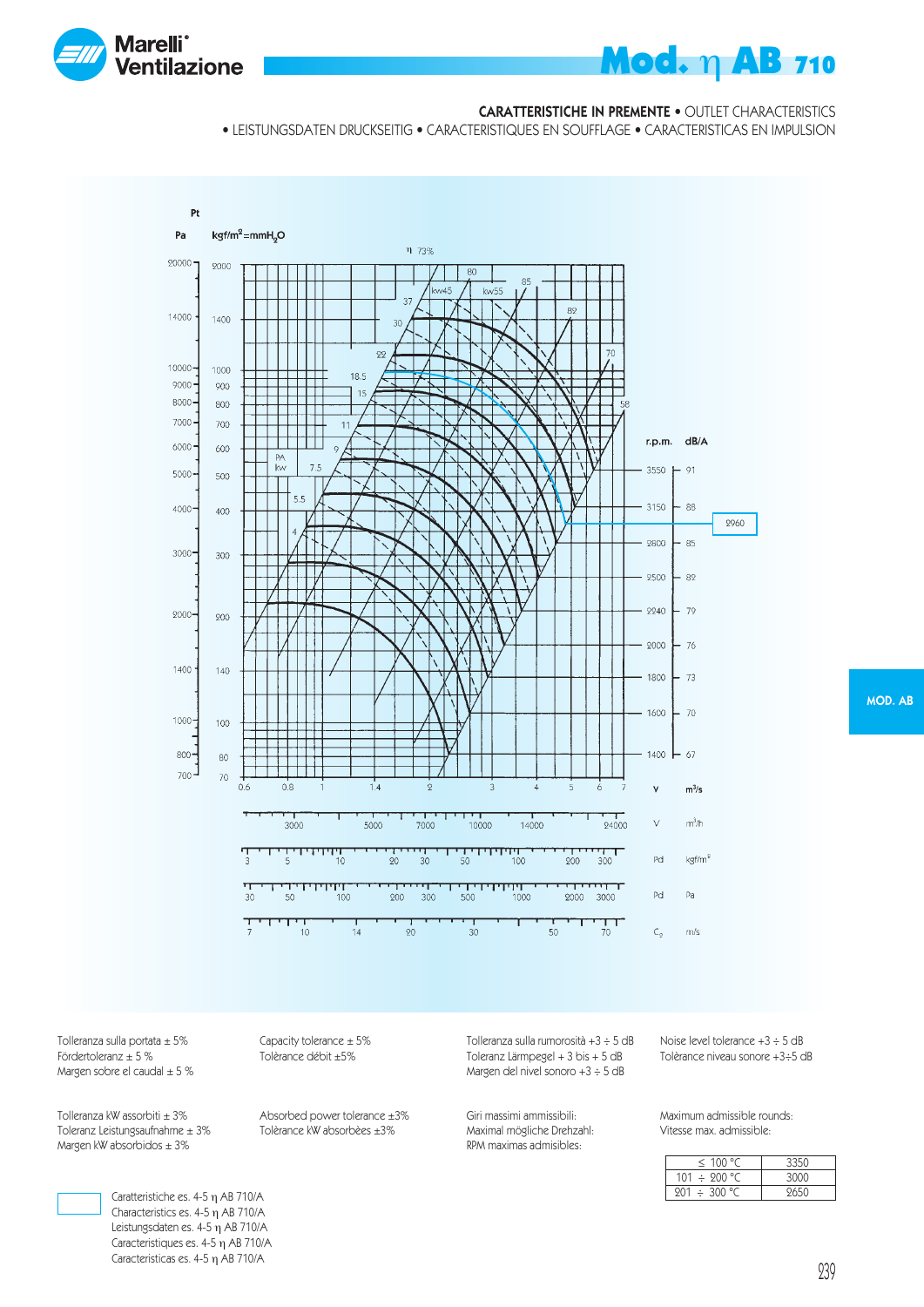

#### CARATTERISTICHE IN PREMENTE • OUTLET CHARACTERISTICS

• LEISTUNGSDATEN DRUCKSEITIG • CARACTERISTIQUES EN SOUFFLAGE • CARACTERISTICAS EN IMPULSION



Tolleranza sulla portata ± 5% Capacity tolerance ± 5%<br>Fördertoleranz ± 5 % Tolèrance débit ±5% Margen sobre el caudal  $\pm$  5 %

Tolleranza kW assorbiti ± 3% Absorbed power tolerance ±3%<br>Toleranz Leistungsaufnahme ± 3% Tolèrance kW absorbèes ±3% Toleranz Leistungsaufnahme  $\pm 3\%$ Margen kW absorbidos  $\pm 3\%$ 

> Caratteristiche es. 4 η AB 800/A Characteristics es. 4 η AB 800/A Leistungsdaten es. 4 η AB 800/A Caracteristiques es. 4 η AB 800/A Caracteristicas es. 4 η AB 800/A

Tolèrance débit ±5%

Margen del nivel sonoro +3 ÷ 5 dB

Toleranz Lärmpegel +  $3$  bis +  $5$  dB

Maximal mögliche Drehzahl: RPM maximas admisibles:

Giri massimi ammissibili: Maximum admissible rounds:<br>Maximal mögliche Drehzahl: Vitesse max. admissible:

Tolleranza sulla rumorosità +3 ÷ 5 dB Noise level tolerance +3 ÷ 5 dB

| $\leq$ 100 °C     | 3150 |
|-------------------|------|
| 101 $\div$ 200 °C | 9800 |
| 201 ÷ 300 °C      |      |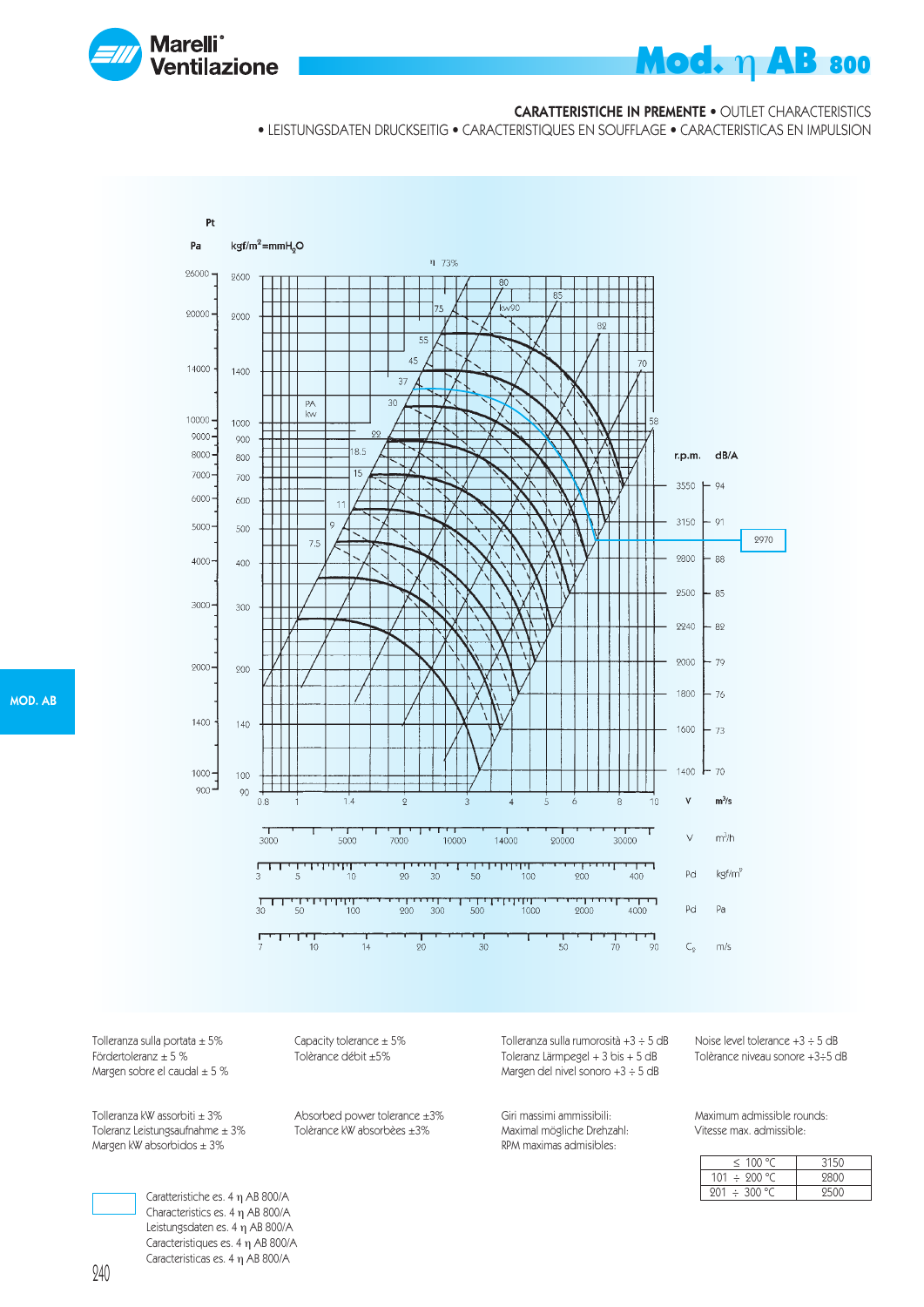

#### CARATTERISTICHE IN PREMENTE • OUTLET CHARACTERISTICS

• LEISTUNGSDATEN DRUCKSEITIG • CARACTERISTIQUES EN SOUFFLAGE • CARACTERISTICAS EN IMPULSION



Tolleranza sulla portata  $\pm 5\%$ <br>Fördertoleranz  $\pm 5\%$ <br>Tolèrance débit  $\pm 5\%$ Margen sobre el caudal  $\pm$  5 %

Tolleranza kW assorbiti ± 3% Absorbed power tolerance ±3%<br>Toleranz Leistungsaufnahme ± 3% Tolèrance kW absorbèes ±3% Toleranz Leistungsaufnahme  $\pm 3\%$ Margen kW absorbidos  $\pm 3\%$ 

Tolèrance débit ±5%

Tolleranza sulla rumorosità +3  $\div$  5 dB Noise level tolerance +3  $\div$  5 dB<br>Toleranz Lärmpegel + 3 bis + 5 dB Tolèrance niveau sonore +3 $\div$ 5 dB Toleranz Lärmpegel +  $3$  bis +  $5$  dB Margen del nivel sonoro +3 ÷ 5 dB

Giri massimi ammissibili: Maximum admissible rounds: Maximal mögliche Drehzahl: RPM maximas admisibles:

| < 100 °C          | 3000 |
|-------------------|------|
| 101 $\div$ 200 °C | 9650 |
| $201 \div 300$ °C | 9360 |

MOD. AB

Caratteristiche es. 4 η AB 900/A Characteristics es. 4 η AB 900/A Leistungsdaten es. 4 η AB 900/A Caracteristiques es. 4 η AB 900/A Caracteristicas es. 4 η AB 900/A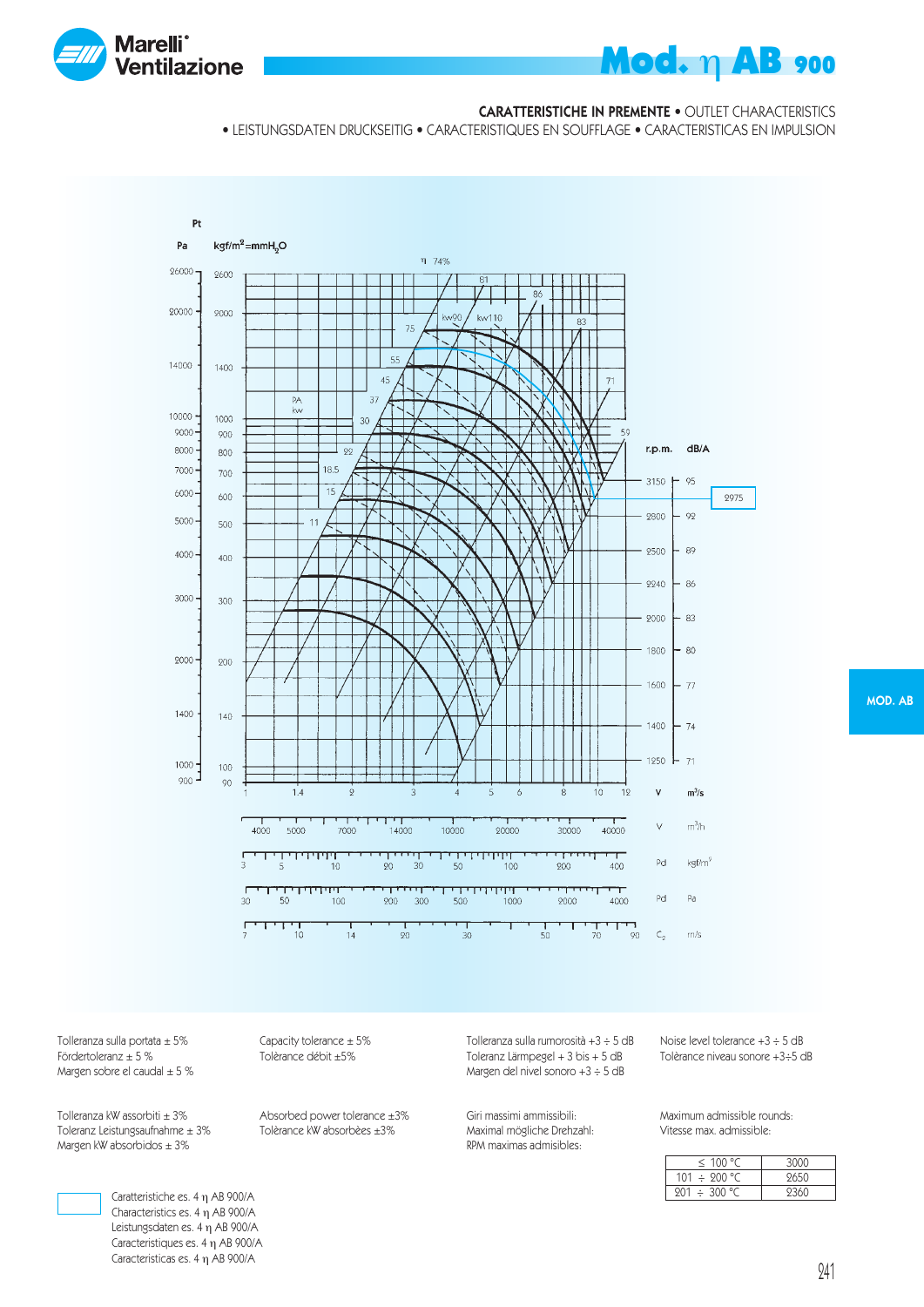

#### CARATTERISTICHE IN PREMENTE • OUTLET CHARACTERISTICS

• LEISTUNGSDATEN DRUCKSEITIG • CARACTERISTIQUES EN SOUFFLAGE • CARACTERISTICAS EN IMPULSION



Tolleranza sulla portata ± 5% Capacity tolerance ± 5%<br>Fördertoleranz ± 5 % Tolèrance débit ±5% Margen sobre el caudal  $\pm$  5 %

Toleranz Leistungsaufnahme  $\pm 3\%$ Margen kW absorbidos  $\pm 3\%$ 

Tolèrance débit ±5%

Tolleranza kW assorbiti ± 3% Absorbed power tolerance ±3%<br>Toleranz Leistungsaufnahme ± 3% Tolèrance kW absorbèes ±3%

Tolleranza sulla rumorosità +3 ÷ 5 dB Noise level tolerance +3 ÷ 5 dB Toleranz Lärmpegel +  $3$  bis +  $5$  dB Margen del nivel sonoro +3 ÷ 5 dB

Maximal mögliche Drehzahl: RPM maximas admisibles:

Giri massimi ammissibili: Maximum admissible rounds:

| $\leq$ 100 °C     | 9800 |
|-------------------|------|
| 101 $\div$ 200 °C | 9500 |
| $201 \div 300$ °C | 9940 |

Caratteristiche es. 4 η AB 1000/A Characteristics es. 4 η AB 1000/A Leistungsdaten es. 4 η AB 1000/A Caracteristiques es. 4 η AB 1000/A Caracteristicas es. 4 η AB 1000/A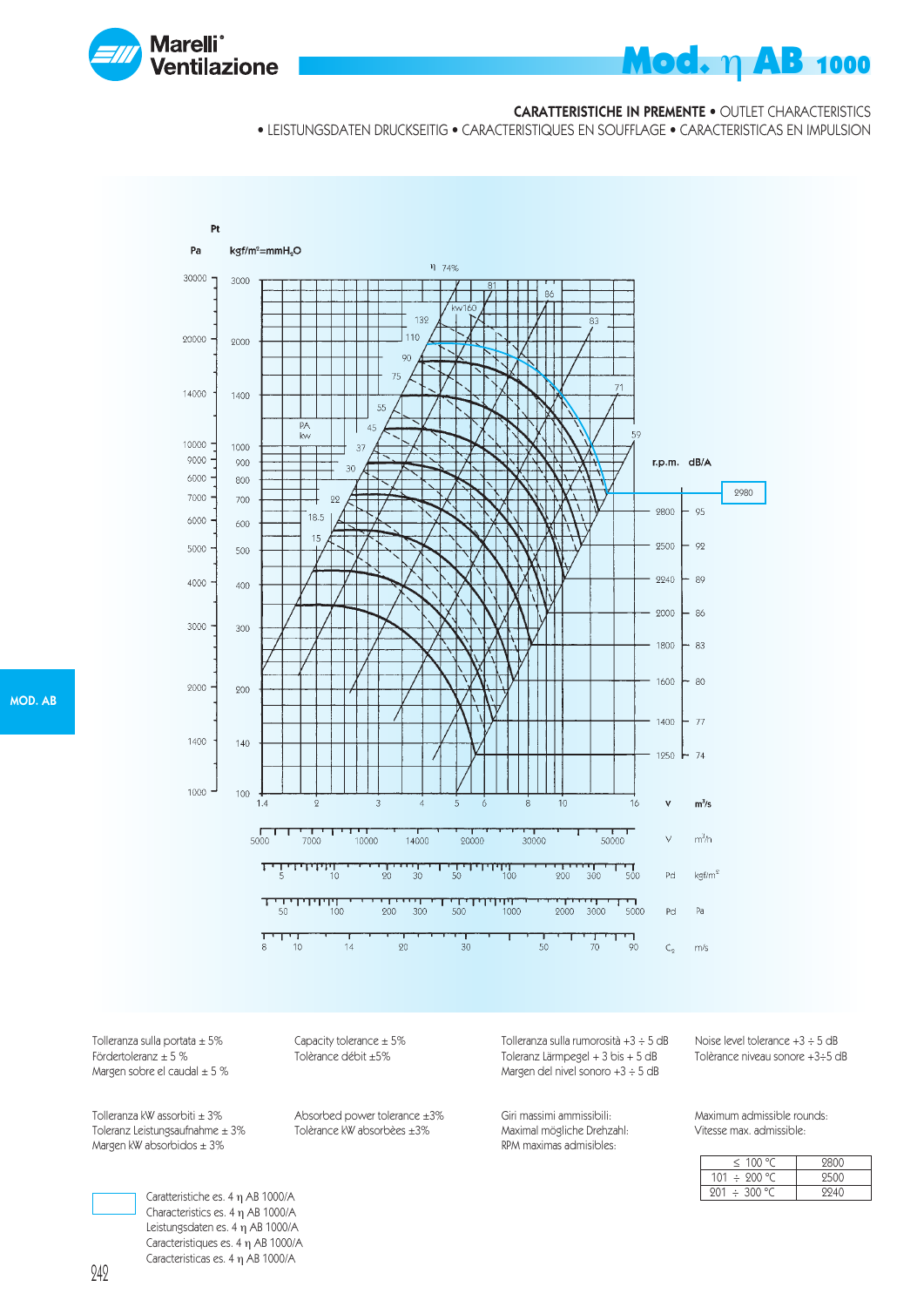

NOTES

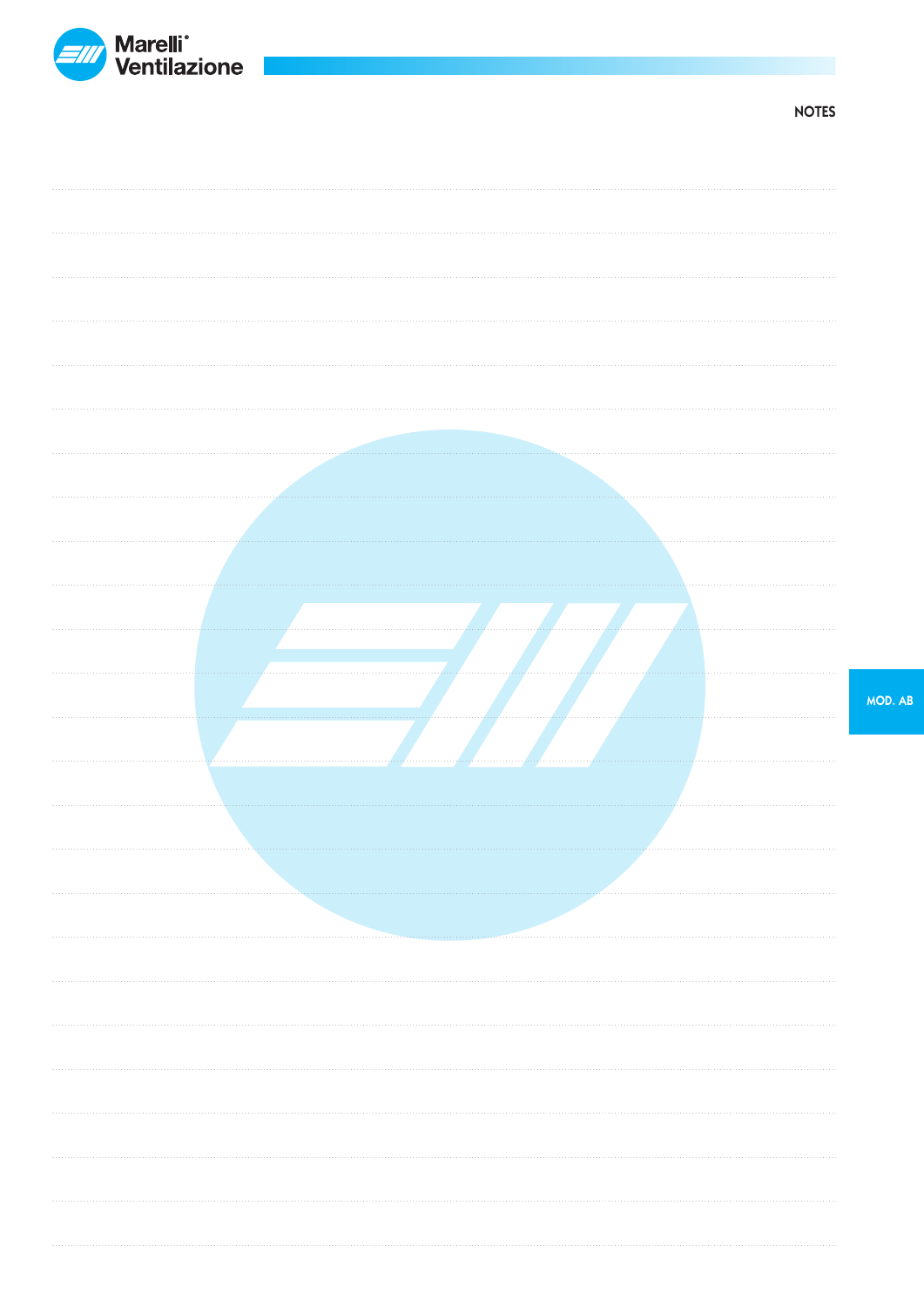

# Mod. η AB es.1

n°f- Ø f (fori)

'n,

(bores) (bohrungen) (trous)<br>(taladros)

#### DIMENSIONI D'INGOMBRO • OVERALL DIMENSIONS

 $b^1$ 

 $\mathbf{h}$ 

 $n^{1}p$ 

 $b<sup>2</sup>$ 

• MAßBLÄTTER • ENCOMBREMENTS • DIMENSIONES GENERALES

 $\bar{\delta}$ 

್ದ n<sup>2</sup>D

Ŧ





(vis) (tornillos)



| <b>RD</b> | 0°             | $45^{\circ}$ 90 $^{\circ}$ |              | $135^\circ$ | $180^\circ$      | $225^\circ$ | $270^\circ$    | $315^\circ$ |
|-----------|----------------|----------------------------|--------------|-------------|------------------|-------------|----------------|-------------|
|           |                |                            |              |             | Personal provide |             |                |             |
| н         | H <sub>0</sub> |                            | Н2           | HЗ          | H <sub>4</sub>   | H5          | H <sub>6</sub> |             |
|           | 0°             | $\sqrt{45}$ <sup>ol</sup>  | $90^{\circ}$ | $135^\circ$ | $180^\circ$      | $225^\circ$ | $270^\circ$    | 315°        |
| LG        |                |                            |              |             |                  |             |                |             |

| MOD.      | $A^*$ | B   |     | Ε   |     | G   | $H0-1-2-3$ | $H4-5$ | $H6-7$ |     | $M^*$ | N   | P   | R*  | S               | $n^{\circ}$    | Φ  |
|-----------|-------|-----|-----|-----|-----|-----|------------|--------|--------|-----|-------|-----|-----|-----|-----------------|----------------|----|
| η AB 400  | 745   | 305 | 285 | 917 | 280 | 88  | 375        | 980    | 375    | 126 | 480   | 350 | 310 | 400 | 30 <sup>2</sup> | 4              | 14 |
| η AB 450  | 865   | 335 | 310 | 242 | 300 | 97  | 400        | 300    | 400    | 135 | 560   | 370 | 330 | 480 | 30              | $\overline{4}$ | 14 |
| η AB 500  | 885   | 375 | 345 | 272 | 335 | 106 | 450        | 335    | 450    | 145 | 560   | 370 | 330 | 480 | 30 <sup>2</sup> | $\overline{4}$ | 14 |
| η AB 560  | 920   | 425 | 385 | 308 | 375 | 117 | 500        | 375    | 500    | 156 | 590   | 438 | 385 | 430 | 40              | 4              | 17 |
| η AB 630  | 945   | 475 | 430 | 348 | 425 | 129 | 560        | 425    | 560    | 168 | 520   | 438 | 385 | 430 | 40              | $\overline{4}$ | 17 |
| η AB 710  | 1060  | 535 | 485 | 389 | 475 | 143 | 530        | 475    | 630    | 181 | 605   | 456 | 395 | 515 | 40              | $\overline{4}$ | 19 |
| η AB 800  | 1145  | 595 | 545 | 440 | 530 | 159 | 600        | 530    | 710    | 198 | 655   | 496 | 435 | 565 | 40              | $\overline{4}$ | 19 |
| η AB 900  | 1260  | 665 | 620 | 496 | 600 | 176 | 670        | 600    | 800    | 915 | 70.5  | 564 | 500 | 605 | 50              | 4              | 19 |
| η AB 1000 | 1565  | 745 | 695 | 556 | 670 | 195 | 750        | 670    | 900    | 285 | 890   | 880 | 800 | 780 | 60              | $\overline{4}$ | 24 |

| MOD.          | k                 |     |      | U  | d <sup>1</sup> | $n^{\circ}$ | Φv             | a   | b   | a <sup>1</sup> | b <sup>1</sup> | a <sup>2</sup> | b <sup>2</sup> | $n^{1}D$  | $n^2$ <sub>D</sub> | n°f | $\Phi$ f | Кg  | PD <sup>2</sup> |
|---------------|-------------------|-----|------|----|----------------|-------------|----------------|-----|-----|----------------|----------------|----------------|----------------|-----------|--------------------|-----|----------|-----|-----------------|
| $\eta$ AB 400 | 28 k6             | 60  | 31   | 8  | 241            | 8           | M <sub>6</sub> | 205 | 146 | 241            | 182            | 275            | 216            | $1 - 112$ | $1 - 112$          | 8   | 12       | 60  | 0,6             |
| η AB 450      | 38 k6             | 80  | 41   | 10 | 292            | 8           | M <sub>8</sub> | 229 | 164 | 265            | 200            | 299            | 234            | $1 - 112$ | $1 - 112$          | 8   | 12       | 75  |                 |
| n AB 500      | 38 k6             | 80  | 41   | 10 | 332            | 8           | M <sub>8</sub> | 256 | 183 | 292            | 219            | 326            | 253            | $1 - 112$ | $2 - 112$          | 10  | 12       | 90  | 1,7             |
| η AB 560      | 42 k6             | 110 | 45   | 12 | 366            | 8           | M <sub>8</sub> | 988 | 905 | 332            | 249            | 368            | 285            | $1 - 125$ | $2 - 125$          | 10  | 19       | 195 | 2,7             |
| η AB 630      | 48 k6             | 110 | 51,5 | 14 | 405            | 8           | M <sub>8</sub> | 322 | 229 | 366            | 273            | 402            | 309            | $1 - 125$ | $2 - 125$          | 10  | 12       | 170 | 4,5             |
| η AB 710      | 48 k6             | 110 | 51,5 | 14 | 448            | 12          | M <sub>8</sub> | 361 | 256 | 405            | 300            | 441            | 336            | $1 - 125$ | $2 - 125$          | 10  | 12       | 220 | 8,6             |
| $\eta$ AB 800 | 55 m <sub>6</sub> | 110 | 59   | 16 | 497            | 12          | M <sub>8</sub> | 404 | 288 | 448            | 332            | 484            | 368            | $2 - 125$ | $3 - 125$          | 14  | 12       | 300 | 15,5            |
| η AB 900      | 65 m6             | 140 | 69   | 18 | 551            | 19          | M <sub>8</sub> | 453 | 322 | 497            | 366            | 533            | 402            | 2-125     | $3 - 125$          | 14  | 19       | 500 | 20,5            |
| η AB 1000     | 80 m <sub>6</sub> | 170 | 85   | 22 | 629            | 12          | M <sub>8</sub> | 507 | 361 | 551            | 405            | 587            | 441            | $2 - 125$ | $3 - 125$          | 14  | 12       | 850 | 50              |

(\*) Per costruzione a "GAS CALDI" su mod. da 400 a 800 quote "A-M-R" + 50 mm.

(\*) For "HIGH TEMPERATURE" construction with frame from 400 to 800 reference dimension "A-M-R" + 50 mm.

(\*) Bei Heißgas-Ausführung der Modelle 400 bis 800 gelten die Abmessungen "A-M-RS + 50 mm

(\*) Pour exécution "HAUTE TEM-PERATURE" sur type à partir de 400 à 800 cote "A-M-R" +50 mm.

(\*) Para construcciones a "ALTA TEMP." en mod. de 400 a 800, cotas "A-M-R" + 50 mm.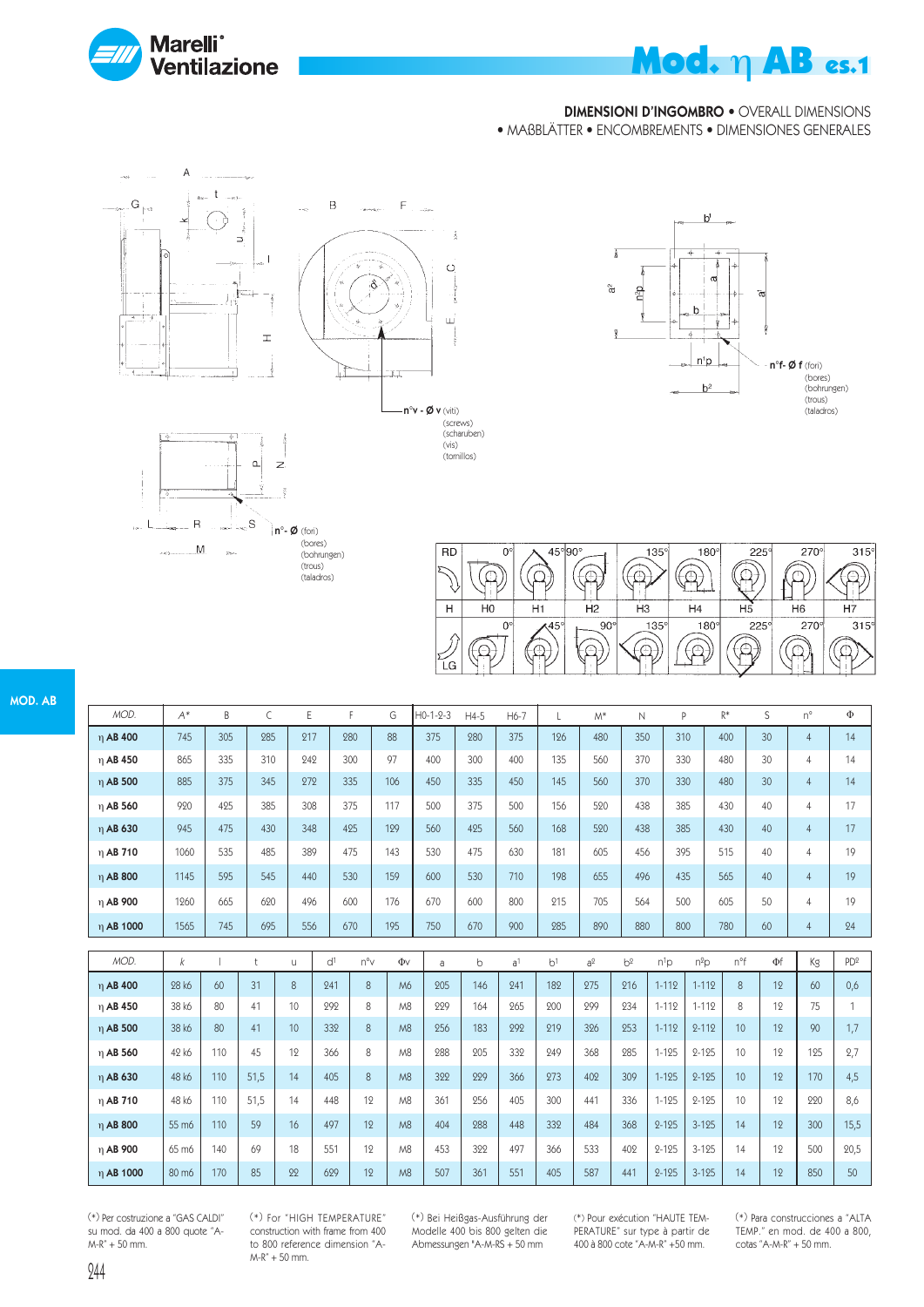

# **Mod.** η **AB** es.12

#### DIMENSIONI D'INGOMBRO • OVERALL DIMENSIONS

• MAßBLÄTTER • ENCOMBREMENTS • DIMENSIONES GENERALES





DIMENSIONI VALIDE SOLO CON MOTORE INSTALLATO ALL'OPPO-STO DELLA FLANGIA PREMENTE

DIMENSIONS VALIDITY ONLY FOR MOTOR INSTALLED AT THE OPPOSITE SIDE OF THE OUTLET FLANGE'S

DIE MAßE GELTEN NUR, WENN<br>DER ANTRIEBSMOTOR ANTRIEBSMOTOR GEGENÜBER DEM DRUCKSEITI-GEN FLANSCH MONTIERT IST

DIMENSIONES VALID SEULEMENT AVEC MOTEUR INSTALLEÉ À LA CÔTÉ OPPOSÉ À LA BRIDE SOUF-FLAGE

DIMENSIONES VALIDAS SOLO CON MOTOR INSTALADO CON-TRARIO DE LA BRIDA DE IMPUL-SION

| MOD.           | $\wedge$ | $B*$ | $\mathsf{H}% _{\mathsf{H}}^{\mathsf{H}}(\mathcal{A})\cong\mathsf{H}_{\mathsf{H}}^{\mathsf{H}}(\mathcal{A})$ | F  | G    | $\mathsf{L}$ | M  | $\mathbb N$ | p*  | $\mathsf R$ | $n^{\circ}$ | Φ  | Кg  |
|----------------|----------|------|-------------------------------------------------------------------------------------------------------------|----|------|--------------|----|-------------|-----|-------------|-------------|----|-----|
| $η$ AB 400     | 900      | 450  | 120                                                                                                         | 20 | 550  | 310          | 20 | 25          | 400 | 25          | 6           | 14 | 40  |
| η $AB$ 450     | 1055     | 530  | 120                                                                                                         | 25 | 680  | 330          | 20 | 25          | 480 | 25          | 6           | 14 | 45  |
| $\eta$ AB 500  | 1055     | 530  | 120                                                                                                         | 25 | 680  | 330          | 20 | 25          | 480 | 25          | 6           | 14 | 45  |
| $\eta$ AB 560  | 1265     | 485  | 160                                                                                                         | 25 | 830  | 385          | 25 | 30          | 430 | 25          | 6           | 17 | 70  |
| $η$ AB 630     | 1445     | 550  | 160                                                                                                         | 25 | 1010 | 385          | 25 | 30          | 495 | 25          | 6           | 17 | 90  |
| η AB 710       | 1505     | 575  | 180                                                                                                         | 30 | 1050 | 395          | 30 | 30          | 515 | 30          | 6           | 19 | 100 |
| $\eta$ AB 800  | 1775     | 700  | 180                                                                                                         | 30 | 1280 | 435          | 30 | 30          | 640 | 30          | 6           | 19 | 130 |
| η AB 900       | 1880     | 750  | 180                                                                                                         | 30 | 1320 | 500          | 30 | 35          | 680 | 35          | 6           | 19 | 185 |
| $\eta$ AB 1000 | 2100     | 850  | 180                                                                                                         | 35 | 1230 | 800          | 35 | 35          | 780 | 35          | 6           | 24 | 190 |

(\*) Per costruzione a "GAS CALDI" su mod. da 400 a 800 quote "B-P" + 50 mm.

(\*) For "HIGH TEMPERATURE" construction with frame from 400 to 800 reference dimension "B-P"  $+50$  mm.

(\*) Bei Heißgas-Ausführung der Modelle 400 bis 800 gelten die Abmessungen "B-P" + 50 mm

(\*) Pour exécution "HAUTE TEM-PERATURE" sur type à partir de 400 à 800 cote "B-P" +50 mm.

(\*) Para construcciones a "ALTA TEMP." en mod. de 400 a 800, cotas "B-P"  $+50$  mm.

MOD. AB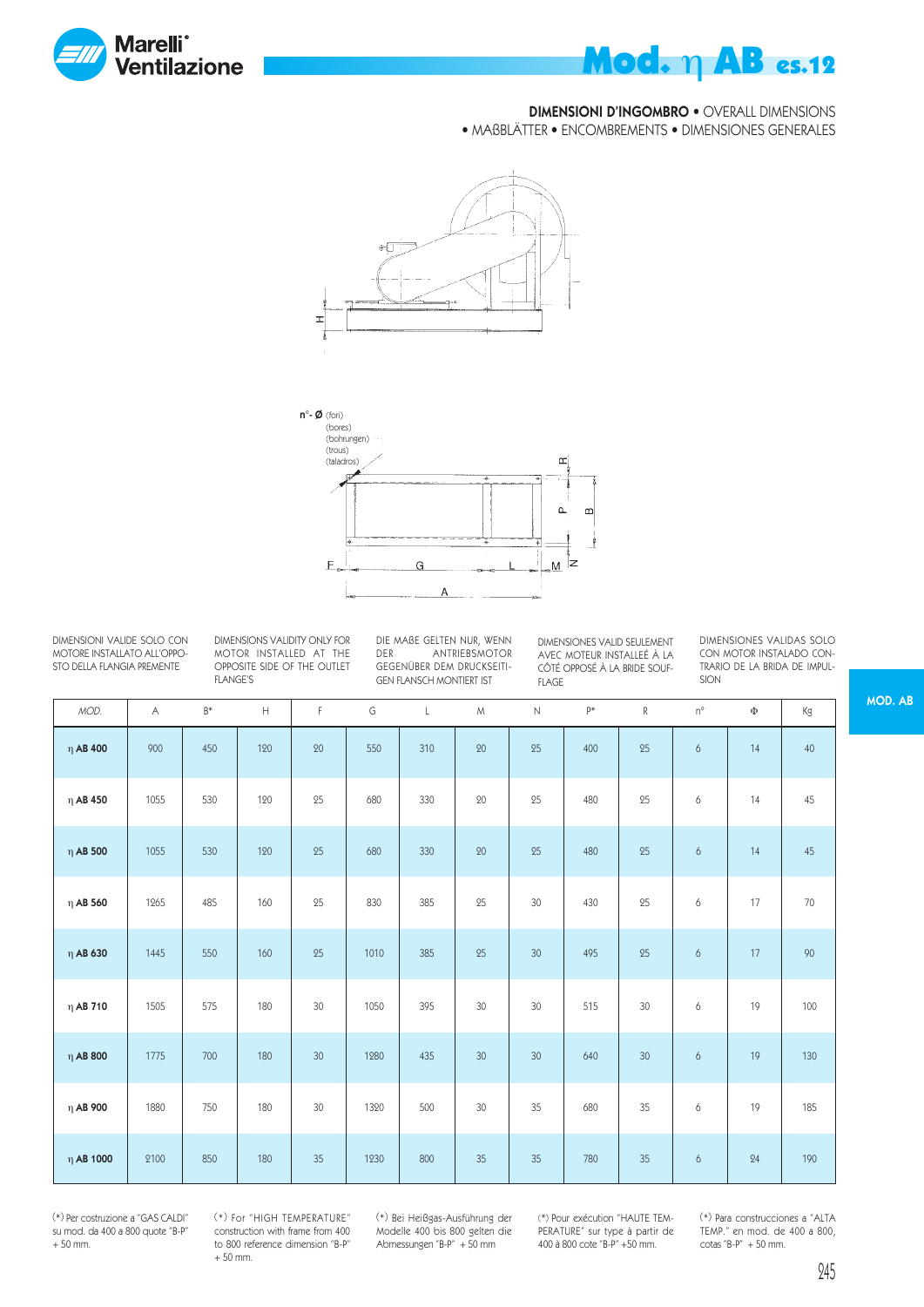

#### ACCESSORI • ACCESSORIES

ZUBEHÖR • ACCESSOIRES • ACCESORIOS

Controflange aspiranti • Inlet flange • Gegenflansch saugseitig • Contrebrides côté aspiration • Contrabrida aspiracion



| MOD.           | d   | $d^1$ | $d^2$ | $n^{\circ}$ | $\Phi$ | $\cal S$       | kg           |
|----------------|-----|-------|-------|-------------|--------|----------------|--------------|
| $\eta$ AB 400  | 229 | 265   | 299   | 8           | 9      | $\overline{4}$ | 0,8          |
| $\eta$ AB 450  | 255 | 292   | 325   | 8           | 11     | $\overline{4}$ | $\mathbf{1}$ |
| $\eta$ AB 500  | 286 | 332   | 366   | 8           | 11     | 5              | 1,6          |
| $\eta$ AB 560  | 321 | 366   | 401   | 8           | 11     | 5              | 1,8          |
| η AB 630       | 361 | 405   | 441   | 8           | 11     | $\sqrt{5}$     | $\,2\,$      |
| $\eta$ AB 710  | 406 | 448   | 486   | 12          | 11     | 5              | 2,2          |
| $\eta$ AB 800  | 456 | 497   | 536   | 12          | 11     | 5              | 2,5          |
| $\eta$ AB 900  | 506 | 551   | 586   | 12          | 11     | 5              | 2,7          |
| $\eta$ AB 1000 | 568 | 629   | 668   | 12          | 11     | 6              | 4,6          |

Controflange prementi • Outlet flange • Gegenflansch druckseitig • Contrebrides côté soufflage • Contrabrida impulsion

h  $S_{\alpha}$  $\sim$  $n^2D$  $\frac{\infty}{\Omega}$ ÷,  $\mathbf{r}$  $n<sup>1</sup>p$ n°- Ø (fori) (bores) (bohrungen)  $b<sup>2</sup>$ (trous) (taladros)

| MOD.           | a   | b   | a <sup>1</sup> | b <sup>1</sup> | $a^2$ | $b^2$ | $n^1$ p   | $n^2$ p   | $n^{\circ}$ | $\Phi$ | S              | kg             |
|----------------|-----|-----|----------------|----------------|-------|-------|-----------|-----------|-------------|--------|----------------|----------------|
| η AB 400       | 205 | 146 | 241            | 182            | 275   | 216   | $1 - 112$ | $1 - 112$ | 8           | 12     | $\overline{4}$ | 0,9            |
| η AB 450       | 229 | 164 | 265            | 200            | 299   | 234   | $1 - 112$ | $1 - 112$ | 8           | 12     | $\overline{4}$ | 1              |
| $\eta$ AB 500  | 256 | 183 | 292            | 219            | 326   | 253   | $1 - 112$ | $2 - 112$ | 10          | 12     | $\overline{4}$ | 1,1            |
| η AB 560       | 288 | 205 | 332            | 249            | 368   | 285   | $1 - 125$ | $2 - 125$ | 10          | 12     | 5              | 1,8            |
| η AB 630       | 322 | 229 | 366            | 273            | 402   | 309   | $1 - 125$ | $2 - 125$ | 10          | 12     | 5              | $\overline{2}$ |
| $\eta$ AB 710  | 361 | 256 | 405            | 300            | 441   | 336   | $1 - 125$ | $2 - 125$ | 10          | 12     | 5              | 2,2            |
| $\eta$ AB 800  | 404 | 288 | 448            | 332            | 484   | 368   | $2 - 125$ | $3 - 125$ | 14          | 12     | 5              | 2,4            |
| η AB 900       | 453 | 322 | 497            | 366            | 533   | 402   | $2 - 125$ | $3 - 125$ | 14          | 12     | 5              | 2,7            |
| $\eta$ AB 1000 | 507 | 361 | 551            | 405            | 587   | 441   | $2 - 125$ | $3 - 125$ | 14          | 12     | 5              | 3              |

Reti di protezione in aspirante • Inlet protection grid • Ansaugschutzgitter • Grilles de protection en aspiration • Red proteccion en aspiracion



| MOD.           | d   | $d^\mathrm{1}$ | Α  | $n^{\circ}$    | kg           |
|----------------|-----|----------------|----|----------------|--------------|
| $\eta$ AB 400  | 229 | 265            | 9  | $\overline{4}$ | 0,25         |
| $\eta$ AB 450  | 255 | 292            | 11 | $\overline{4}$ | 0,3          |
| $\eta$ AB 500  | 286 | 332            | 11 | $\overline{4}$ | 0,35         |
| $\eta$ AB 560  | 321 | 366            | 11 | $\overline{4}$ | 0,4          |
| $\eta$ AB 630  | 361 | 405            | 11 | 8              | 0,7          |
| $\eta$ AB 710  | 406 | 448            | 11 | 8              | 0,8          |
| $\eta$ AB 800  | 456 | 497            | 11 | 8              | 0,9          |
| $\eta$ AB 900  | 506 | 551            | 11 | 8              | $\mathbf{1}$ |
| $\eta$ AB 1000 | 568 | 629            | 11 | 8              | 1,2          |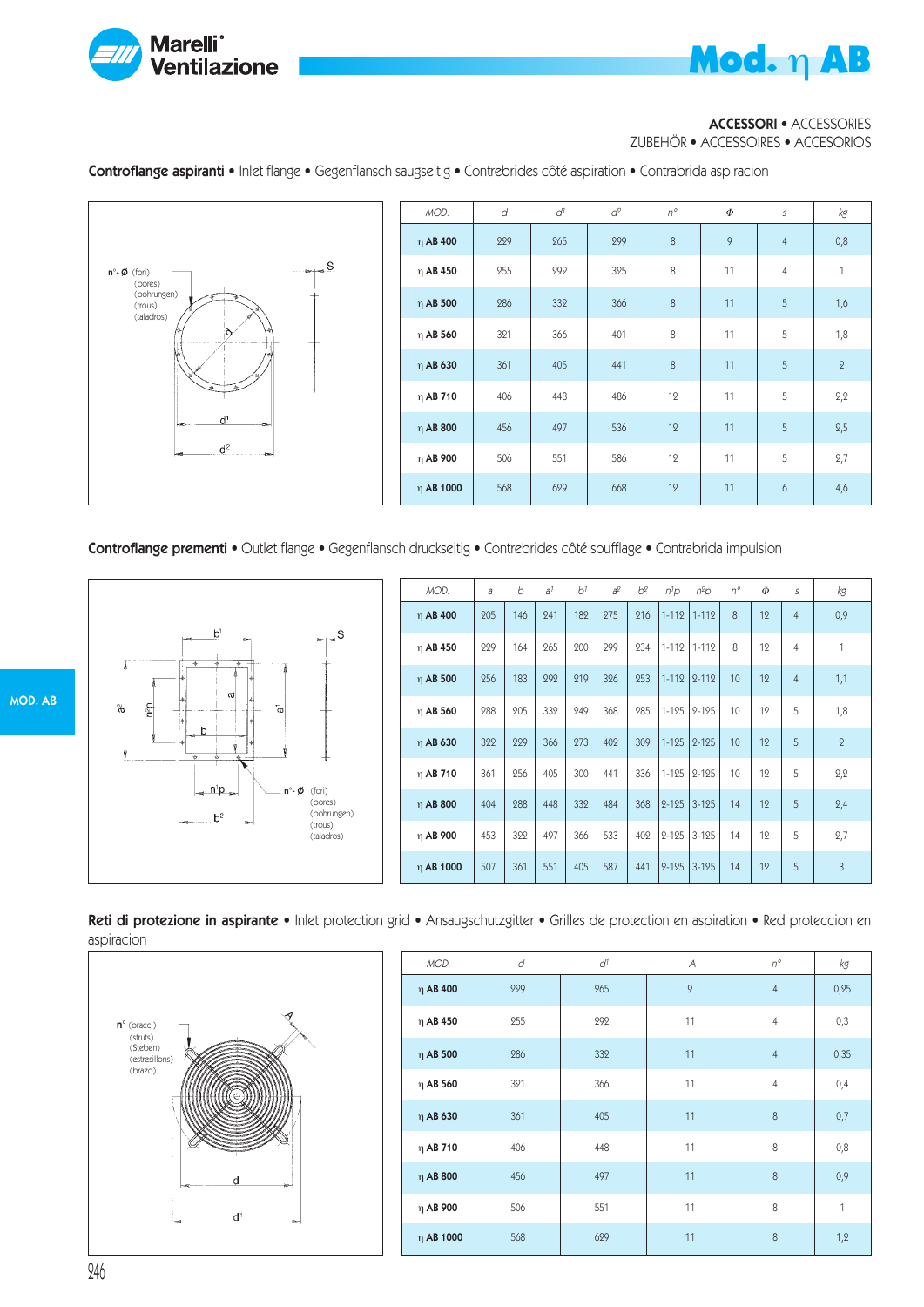



#### ACCESSORI • ACCESSORIES

ZUBEHÖR • ACCESSOIRES • ACCESORIOS

Giunti antivibranti in aspirante • Inlet flexible connection • Elastische Verbindung saugseitig • Manchette souple en aspiration • Junta antivibatoria en aspiracion



| MOD.           | d   | d1  | $d^2$ | $n^{\circ}$ | Φ  | H   | kg           |
|----------------|-----|-----|-------|-------------|----|-----|--------------|
| $\eta$ AB 400  | 229 | 265 | 299   | 8           | 9  | 200 | $\mathbf{Q}$ |
| $\eta$ AB 450  | 255 | 292 | 325   | 8           | 11 | 200 | 2,2          |
| $\eta$ AB 500  | 286 | 332 | 366   | 8           | 11 | 200 | 3,4          |
| $\eta$ AB 560  | 321 | 366 | 401   | 8           | 11 | 200 | 3,8          |
| η AB 630       | 361 | 405 | 441   | 8           | 11 | 200 | 4,2          |
| $\eta$ AB 710  | 406 | 448 | 486   | 12          | 11 | 200 | 4,6          |
| $\eta$ AB 800  | 456 | 497 | 536   | 12          | 11 | 200 | 5,1          |
| η AB 900       | 506 | 551 | 586   | 12          | 11 | 200 | 5,6          |
| $\eta$ AB 1000 | 568 | 629 | 668   | 12          | 11 | 200 | 9,4          |

Giunti antivibranti in premente · Outlet flexible connection · Elastische Verbindung druckseitig · Manchette souple en soufflage · Junta antivibatoria en impulsion



| MOD.          | a   | b   | a <sup>1</sup> | b <sup>1</sup> | $a^2$ | b <sup>2</sup> | $n^1$ p   | $n^2p$    | $n^{\circ}$ | Φ  | H   | kд           |
|---------------|-----|-----|----------------|----------------|-------|----------------|-----------|-----------|-------------|----|-----|--------------|
| η AB 400      | 205 | 146 | 241            | 182            | 275   | 216            | $1 - 112$ | $1 - 112$ | 8           | 12 | 200 | $\mathbf{Q}$ |
| η AB 450      | 229 | 164 | 265            | 200            | 299   | 234            | $1 - 112$ | $1 - 112$ | 8           | 12 | 200 | 2,2          |
| $\eta$ AB 500 | 256 | 183 | 292            | 219            | 326   | 253            | $1 - 112$ | $2 - 112$ | 10          | 12 | 200 | 2,4          |
| $\eta$ AB 560 | 288 | 205 | 332            | 249            | 368   | 285            | $1 - 125$ | $2 - 125$ | 10          | 12 | 200 | 3,8          |
| η AB 630      | 322 | 229 | 366            | 273            | 402   | 309            | $1 - 125$ | $2 - 125$ | 10          | 12 | 200 | 4,2          |
| η AB 710      | 361 | 256 | 405            | 300            | 441   | 336            | $1 - 125$ | $2 - 125$ | 10          | 12 | 200 | 4,6          |
| $\eta$ AB 800 | 404 | 288 | 448            | 332            | 484   | 368            | $2 - 125$ | $3 - 125$ | 14          | 12 | 200 | 5            |
| $\eta$ AB 900 | 453 | 322 | 497            | 366            | 533   | 402            | $2 - 125$ | $3-125$   | 14          | 12 | 200 | 5,6          |
| η AB 1000     | 507 | 361 | 551            | 405            | 587   | 441            | $2 - 125$ | $3 - 125$ | 14          | 12 | 200 | 6,2          |

Regolatori di portata in aspirante · Inlet discharge governor · Drallregler · Inclineurs à l'aspiration · Regulador de caudal en aspiracion



| MOD.           | d   | $d^1$ | ď   | $n^{\circ}$ | $\Phi$ | H   | kg |
|----------------|-----|-------|-----|-------------|--------|-----|----|
| $\eta$ AB 560  | 321 | 366   | 401 | 8           | 11     | 200 | 24 |
| $\eta$ AB 630  | 361 | 405   | 441 | 8           | 11     | 250 | 26 |
| $η$ AB 710     | 406 | 448   | 486 | 12          | 11     | 250 | 30 |
| $\eta$ AB 800  | 456 | 497   | 536 | 12          | 11     | 250 | 32 |
| $\eta$ AB 900  | 506 | 551   | 586 | 12          | 11     | 250 | 45 |
| $\eta$ AB 1000 | 568 | 629   | 668 | 12          | 11     | 250 | 50 |